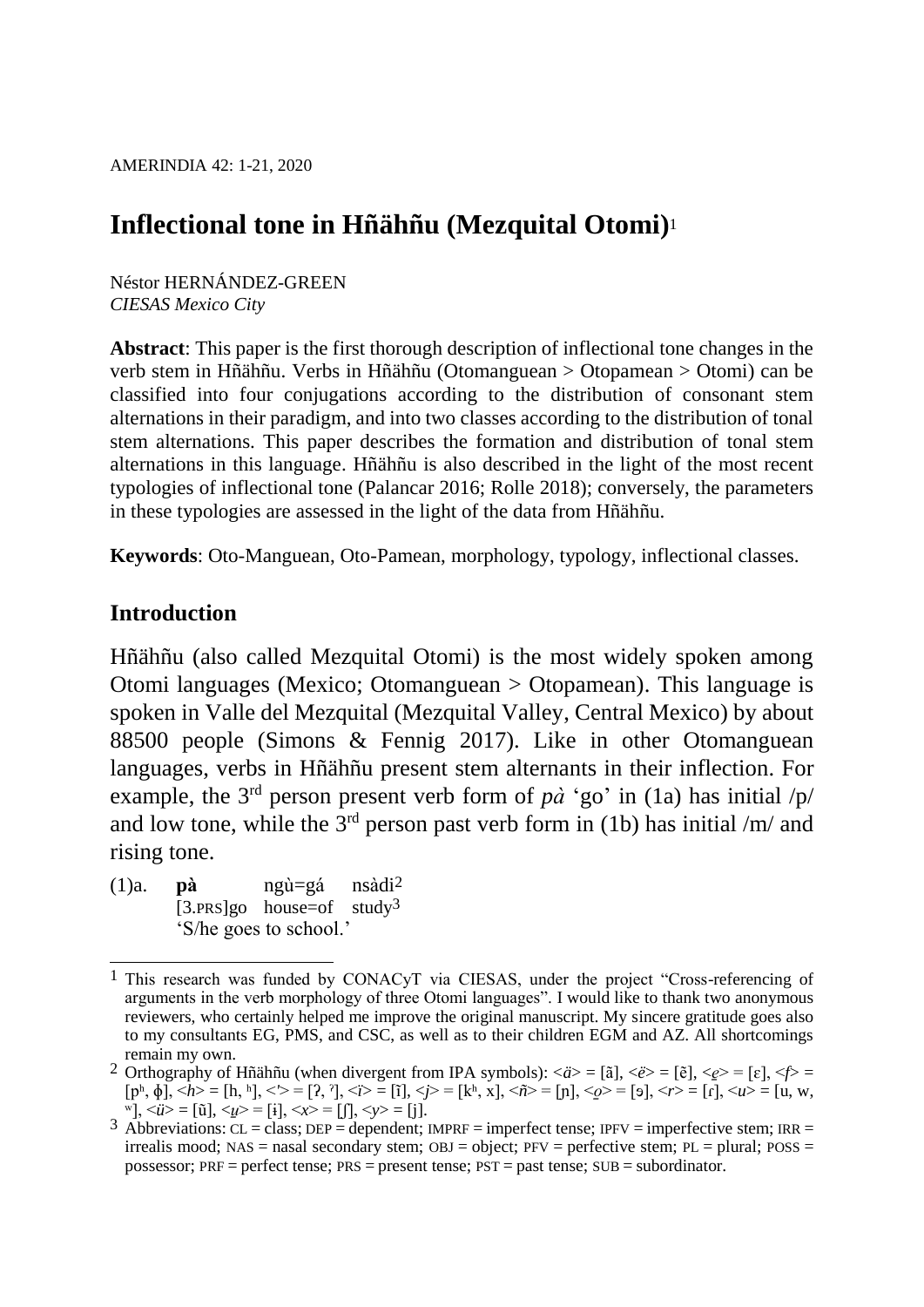b. bi=**mǎ** ngù=gá nsàdi [3.]PST=NAS.PFV\go house=of study 'S/he went to school.'

Consonant stem alternations in Hñähñu have been largely described (Arroyo & Wallis 1955; Wallis 1956; Bartholomew 2010), but the inflectional function of tone in the verb stem is poorly understood. In this paper, I intend to describe the distribution of tonal stem alternants in verb paradigms in Hñähñu, and to propose an optimal analysis for them within the most recent typologies of inflectional tone (Palancar 2016; Rolle 2018).

The organization of this paper is as follows. Antecedents about Otomi conjugations and the relevant terminology are presented in §1. In §2 I introduce the basic grammatical features of the language that are relevant to the discussion, and in §3 I shortly describe the methodology used to obtain the data presented, as well as the theoretical framework of this investigation. In §4 I describe the formation and distribution of tonal stem alternants, and I present alternative analyses to account for them. The relation between the typology of inflectional tone and tonal stem alternations in Hñähñu is discussed in §5. General conclusions of this paper are given in §6.

## **1. Antecedents and theoretical framework**

Verb inflection classes (or "conjugations") of Otomi are mentioned in its very first grammatical descriptions back in the 16th century. Fray Pedro de Cárceres, who studied Otomi in a region very close to where Hñähñu is spoken nowadays, classified Old Otomi verbs into two conjugations: tänä and tati (Cárceres 1907[ca. 1580]: 69-87). This classification was based upon the allomorphs of the TAM/person formatives each verb selected (hence the labels "tänä" and "tati"); most classifications of Otomi verbs into conjugations have taken this same criterion ever since (Hernández-Green 2019; Lastra 1997; Palancar 2012a; Voigtlander & Echegoyen 1985).

Hñähñu is thought to have lost the allomorphy in TAM/person formatives (Palancar 2011b: 254), and the only systematic classification of verbs into conjugations published in the 20th century is rather based on the form and distribution of consonant stem alternants. Arroyo & Wallis (1955) group the verbs of Hñähñu into four conjugations: conjugation 1 has no stem alternants,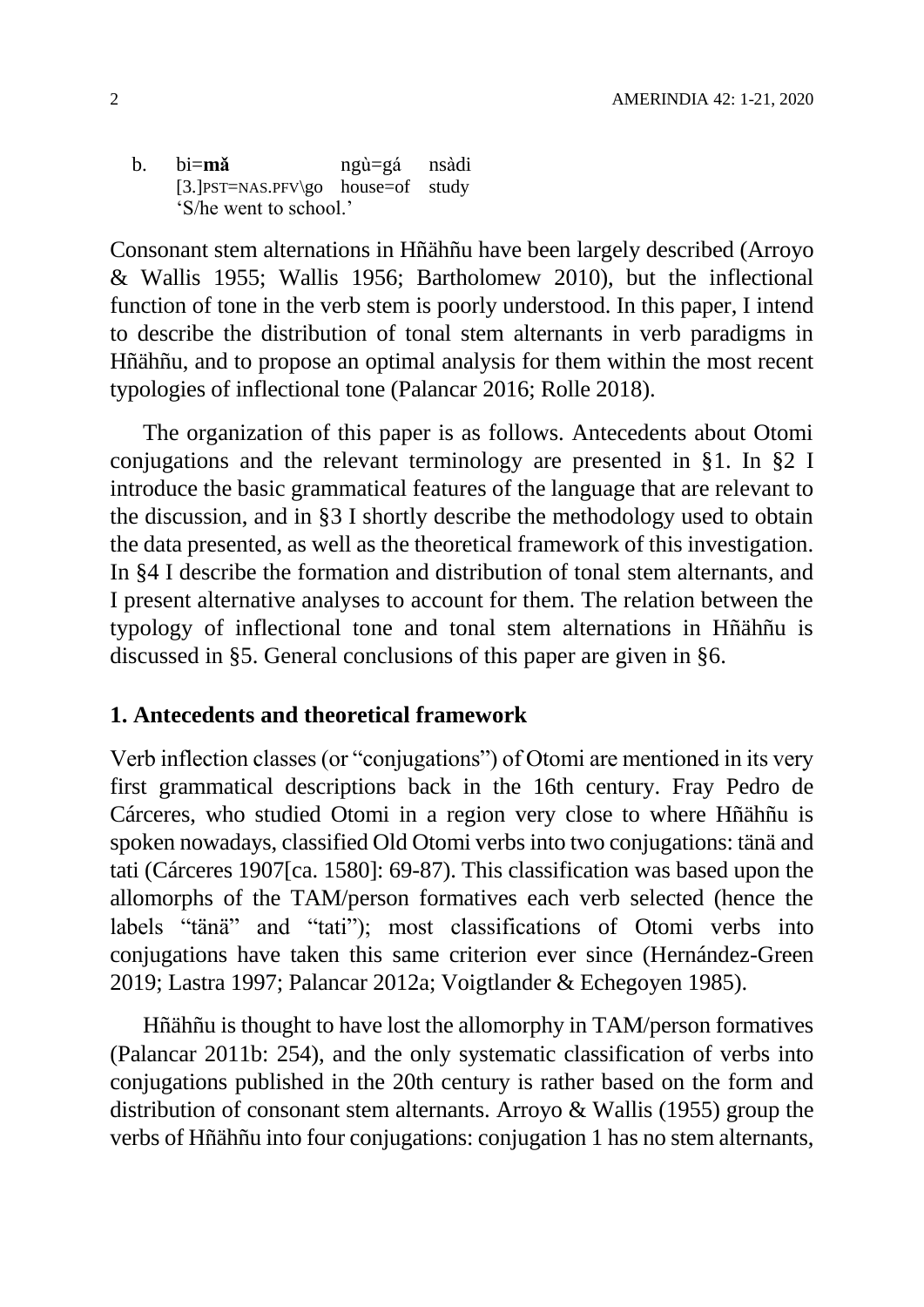conjugation 2 has lenition of the initial consonant in some areas of the paradigm, conjugation 3 has palatalization of the initial consonant in some areas of the paradigm, and conjugation 4 alternates initial /p/ with /m/ in some areas of the paradigm (Arroyo & Wallis 1955: 19-26).

The present description is framed under a word-and-paradigm model of inflectional morphology (Blevins 2016). The terms I use the most in this paper come from Matthews (1991) and Stump (2016). *Stem alternants* refers to the different shapes a stem can have across the different word-forms of a given lexeme (Stump 2016: 67-77); such shapes can be either phonologically, morphosyntactically, or *morphomically* (Aronoff 1994) conditioned. Stems often co-occur with *formatives* that serve as *exponents* of *morphosyntactic features* in inflection (Matthews 1991: 40, 42, 175). *Inflection classes* are groups of lexemes that realize the same morpho-syntactic features with similar exponents, or that are distinguished by their patterns of stem formation and stem distribution (Stump 2016: 84, 95-102).

The typology of inflectional tone has been described in Rolle (2018) and Palancar (2016). Rolle (2018) focuses on *dominance effects*, which describes inflectional tone under an autosegmental-type model (Rolle 2018: 46-104); he briefly describes other types of inflectional tone, including *construct tunes* (*i.e.* distinct tonal melodies in distinct morphosyntactic contexts) and *paradigmatic grammatical tone* (*i.e.* morphomic distribution of grammatical melodies within paradigms; Rolle 2018: 104-110). Palancar (2016) in turn focuses on *morphological tone* and *tonal classes* (both roughly equivalent to Rolle's (2018) paradigmatic grammatical tone), and he further divides morphological tone into three types: a) morphological tone conditioned by phonological shape, b) morphological tone conditioned by inflection class, and c) morphological tone linked to the lexicon (Palancar 2016: 115-134).

#### **2. Relevant grammatical features**

Hñähñu is a tonal, head-marking language with several correlates of VO order. This language has three distinct tonemes (high H, low L, and rising R) that are contrastive in the stressed syllable (often the first one) of lexical roots; unstressed syllables only contrast H *vs* Ø.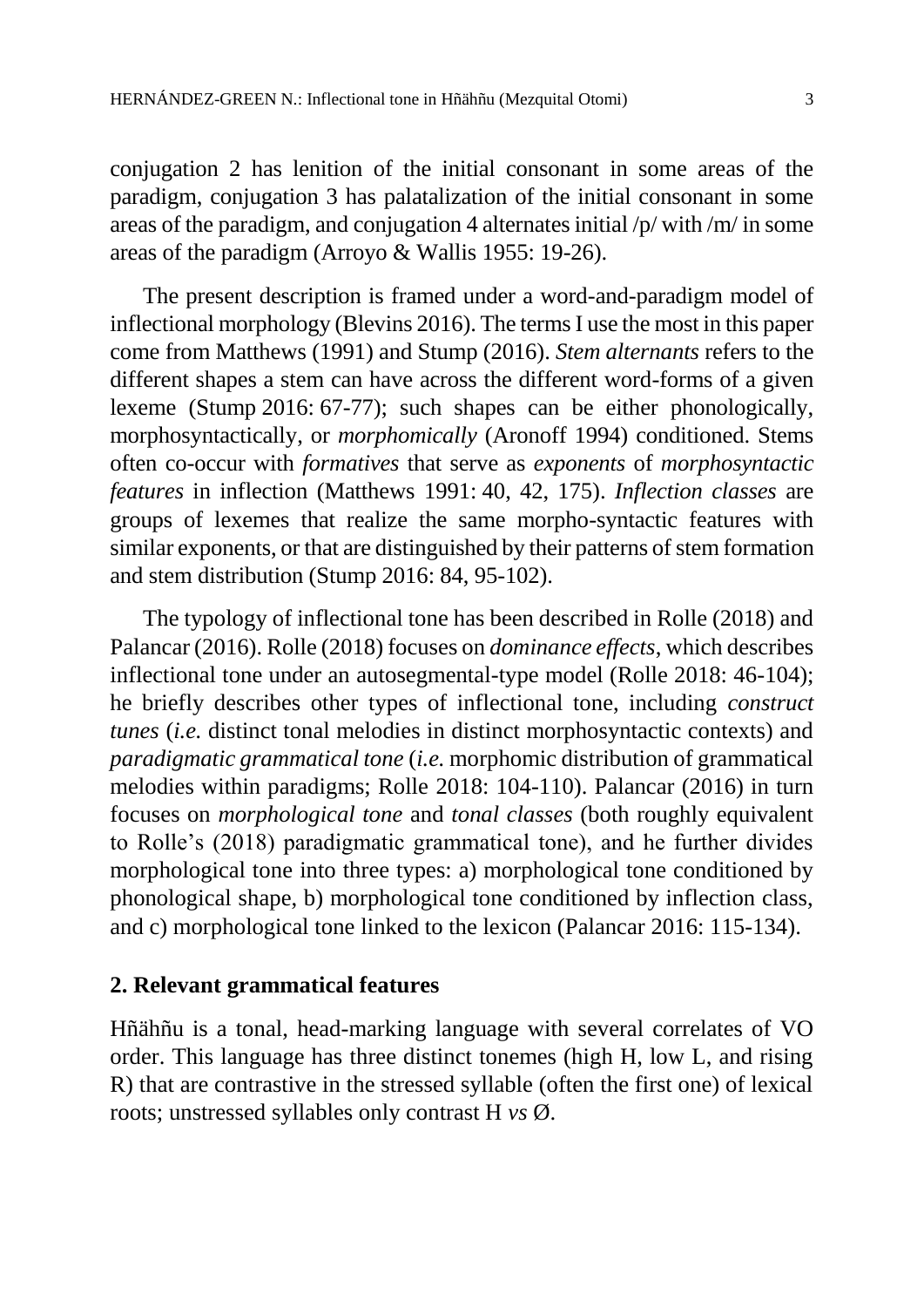Hñähñu verbs are inflected for grammatical person and tense-aspectmood (TAM) morphosyntactic features (Bartholomew 2010: 503-506), among other morphosyntactic categories such as spatial deixis, which will not be dealt with in this paper. TAM/person categories are encoded in the "TAM/person (inflectional) formatives" (see Palancar 2011a), a set of *portmanteau* clitics that precede the verb stem and that are written separate from the verb stem in the practical orthography (INALI, 2014), as is shown in the examples in (2) with the verb *tsá'ni* 'eat chicken'. The TAM/person inflectional formatives *dá*= '1.PST', *gá*= '2.PST', and *bi*= 'PST' encode past tense, perfective aspect, and realis mood. Unless they are relevant to the discussion, tones that are not marked in the original source are not marked here either.

(2) **dá** ntsa'ni 'I ate chicken' **gá** ntsa'ni 'you ate chicken' **bi** ntsa'ni 's/he ate chicken' (Bartholomew 2010: 498)

[Table 1](#page-3-0) lists the subset of TAM/person inflectional formatives that are relevant to the discussion of the inflectional morphology of Hñähñu in this paper. These formatives are arranged according to mood (realis, irrealis), tense/aspect (present, past, dependent past, perfect, imperfect), and grammatical person. The forms in the rows labeled as " $(3<sup>rd</sup>)$ " do not specify grammatical person, although their typical interpretation is  $3<sup>rd</sup>$  person (see Hernández-Green 2016: 43-44). Allomorphs are separated by a slash "/".

|                           |             |              | realis  |     |            | irrealis |
|---------------------------|-------------|--------------|---------|-----|------------|----------|
|                           | PRS         | <b>IMPRF</b> | DEP.PST | PST | <b>PRF</b> |          |
| 1 <sup>st</sup>           |             | ndí          | ndá     | dá  | stá        | ga       |
| 2 <sub>nd</sub>           | 21          | ngi          | ngá     | gá  | xká        | gi       |
| $\mathcal{I}^{\text{rd}}$ | $/di/\hbar$ | mí           | mi      | bi  | xа         | da       |

<span id="page-3-0"></span>Table 1. Hñähñu TAM/person inflectional formatives; adapted from Bartholomew (2010) and INALI (2014)

The labels for the TAM categories in [Table 1](#page-3-0) are taken from Palancar's (2009) analysis of the cognate TAM/person formatives in Querétaro Otomi, a language closely related to Hñähñu. Both the present and the imperfect encode imperfective aspect, and I group them under the label "imperfective TAM categories". The imperfect also encodes past tense; the present does not encode tense *per se*, but it has present tense interpretations by default. The past, the dependent past, and the perfect encode perfective aspect, and I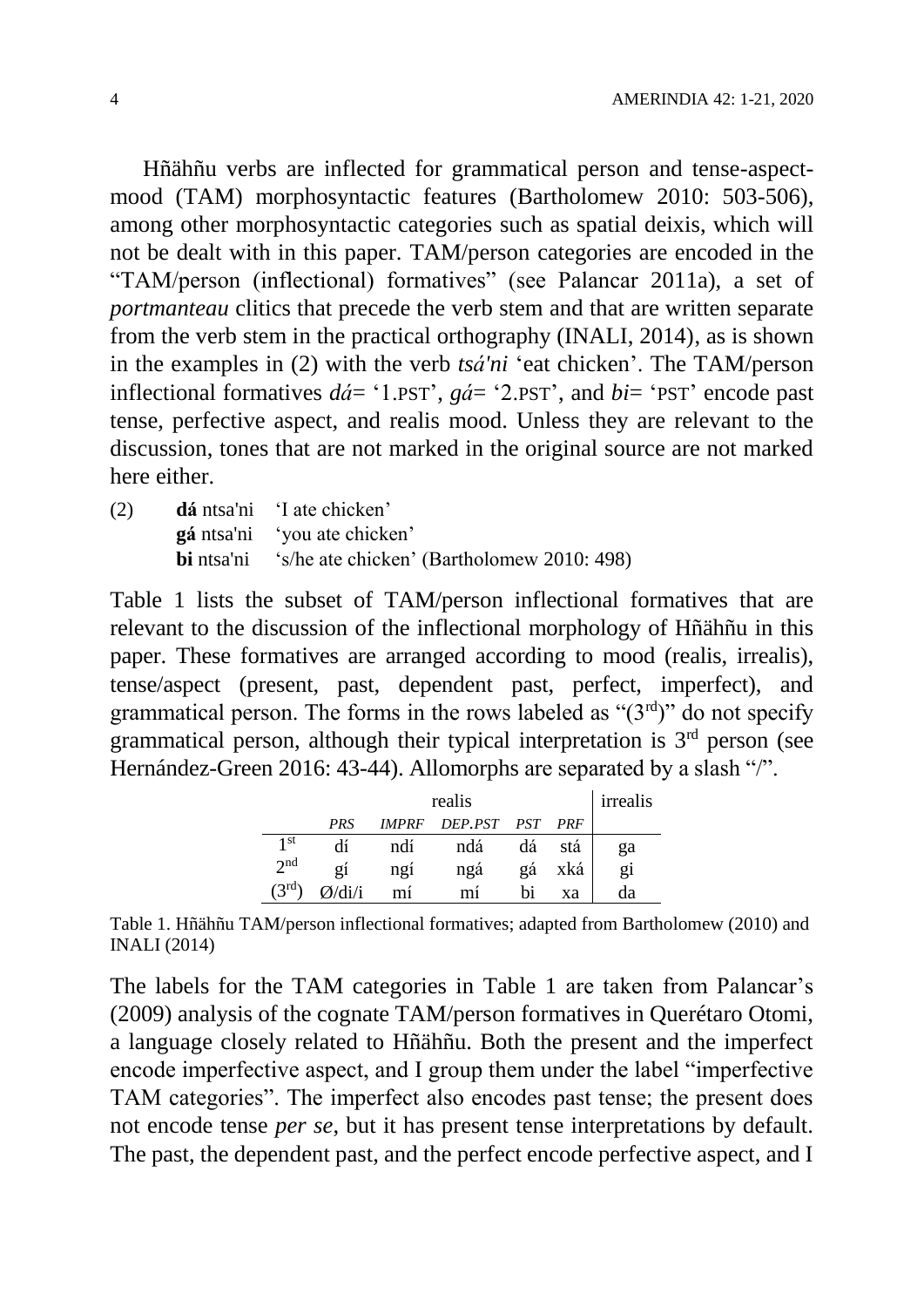label them collectively as "perfective TAM categories". I have decided to group the irrealis among these because it patterns morphologically with the past and the perfect (see §4), and it seems to have perfective aspect in other Otomi languages (*Cf*. Hernández-Green 2018). The past and the perfect are interpreted as past tense by default, although it is not clear whether tense is specified in their semantics. The dependent past is used in subordinate temporal clauses, as is illustrated in (3).

(3)  $[n\acute{u} = nd\acute{a} \quad z\acute{o}$ -'a=hu̯]<sub>SUB</sub>  $m\acute{i} = \acute{o}tho$ =ma ts'<u>è</u>di=se<br>SUB=1.DEP.PST talk-20BJ=PL [3.]IMPRF=be.absent=1POSS strength= [3.] IMPRF=be.absent=1POSS strength=alone 'When I talked to you (pl), I had no strength.' (WBT 2008: 1Cor 2:3)

Verb inflectional morphology in Hñähñu often involves consonant stem alternants, which are not motivated either phonologically, semantically, or syntactically. Verbs following different alternant patterns can be organized into the four conjugations summarized in [Table 2.](#page-4-0) Conjugation I does not have consonant stem alternations. The other three conjugations have different distribution of stem alternants in the perfective (PFV) TAM categories; the form of the stem alternants consists of either lenition (LEN), nasalization (NAS), palatalization (PAL), or prenasalization (PNAS) of the initial consonant. The  $3<sup>rd</sup>$  person present and  $3<sup>rd</sup>$  person past are shown in the examples provided.

| conjugation | stem alternants | distribution of |            |            | processes |             | examples                 |
|-------------|-----------------|-----------------|------------|------------|-----------|-------------|--------------------------|
|             | person          | aspect          | <b>LEN</b> | <b>NAS</b> | PAL       | <b>PNAS</b> |                          |
|             | n/a             | n/a             |            |            |           |             | di hòdu, bi hòdu 'faint' |
| Н           |                 | <b>PFV</b>      |            |            |           |             | tsùdi, bi zùdi 'reach'   |
| Ш           | 2, 3            | <b>PFV</b>      |            |            | ✔         |             | 'àgi, bi 'yàgi 'bury'    |
| IV          |                 | <b>PFV</b>      |            |            |           |             | di tì, bi ntì 'be drunk' |

<span id="page-4-0"></span>Table 2. Revision of Arroyo & Wallis' (1955) Hñähñu verb conjugations

Hñähñu has lost the old conjugation system based on allomorphy of TAM/person formatives, as it has "lost a large amount of the inflectional exponence present in the old language" (Palancar 2011b: 254). However, remnants of the old conjugation system can still be observed. Some lexemes tend to select the TAM/person formative  $di =$  in  $3<sup>rd</sup>$  person present verb forms; these lexemes can be labeled "di-present verbs". Di-present verbs have specific morphological and semantic profiles, listed in (4) and (5), respectively. Verbs with TAM/person formatives cognates with *di*= in other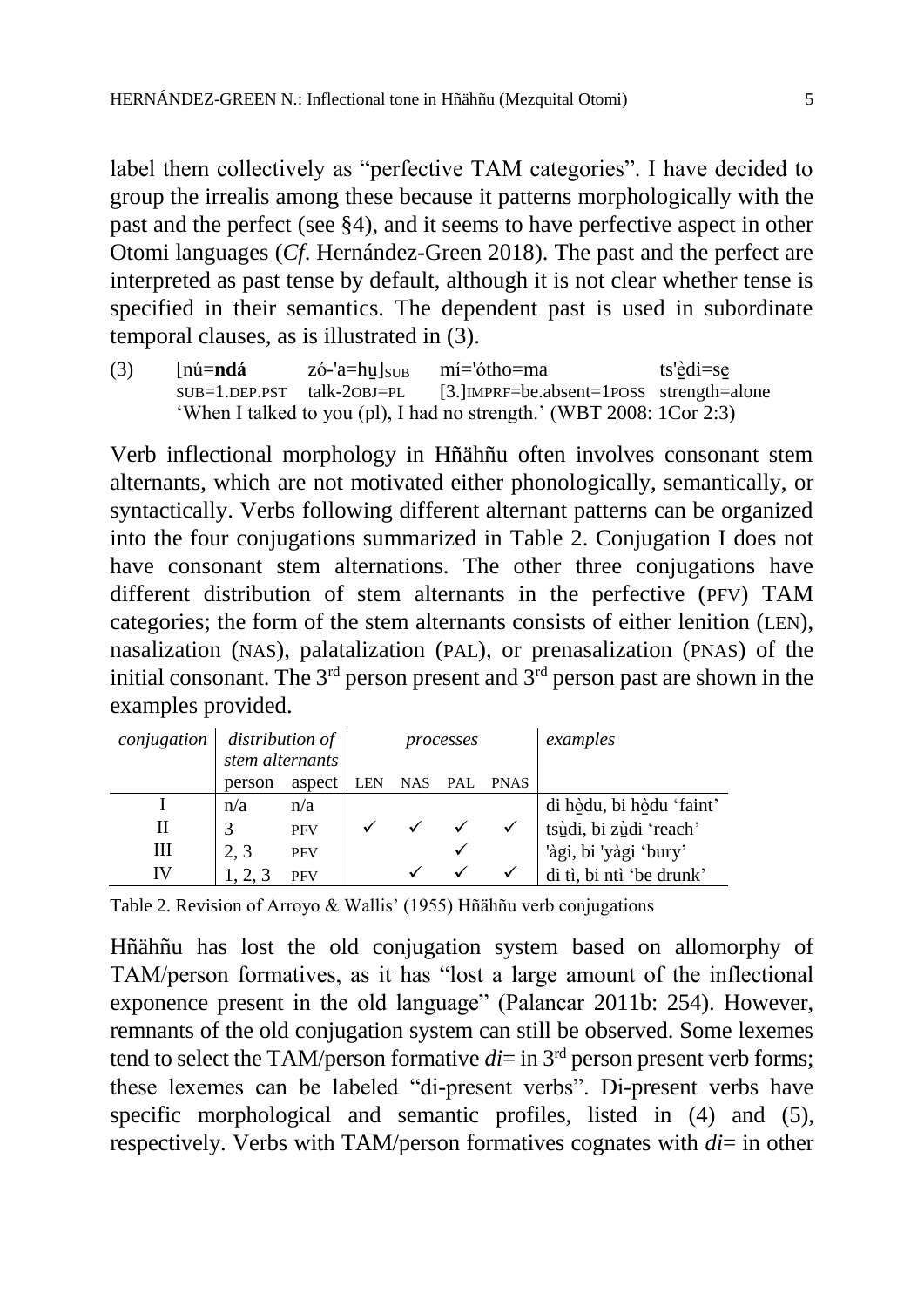Otomi languages tend to have the same morphological and semantic profiles (see Voigtlander & Echegoyen 1985).

- (4)a. middles derived from verbs
	- b. transitives derived from verbs
	- c. intransitives derived from other lexical classes
	- d. Spanish loanwords
- (5)a. underived patientives
	- b. underived medio-passives

In addition to consonant stem alternants, verb inflection in Hñähñu often involves tonal stem alternations. These alternations have not been described in the literature. The only reference I could find is one paragraph and a footnote in Wallis (1956). According to an unpublished manuscript by Isabel Sinclair mentioned in that article, Hñähñu has verb sub-classes that "are determined according to the change which occurs on the root syllable of the completive aspect" (Wallis 1956: 455).

# **3. Methodology**

Unless an explicit citation is given, the data presented in this paper were gathered in El Alberto and El Mirador, two communities within the municipality of Ixmiquilpan (Hidalgo state, in Central Mexico) in the middle of Mezquital Valley. The main consultants in El Alberto, a small community of Hñähñu native speakers south of Ixmiquilpan, were EG and FMS, a married couple in their late 50s. While EG was born and raised in El Alberto, FMS was born and raised in El Dadhó, a Hñähñu community 1 km to the west of El Alberto in the municipality of Chilcuautla. In El Mirador, east of Ixmiquilpan, the main consultant was CSC, a native speaker in her late 40s.

Two types of data were collected between January and August 2018. On the one hand, 56 minutes of oral texts (33 narrative, 23 descriptive) were recorded from both EG and FMS, to obtain a small corpus with verb forms occurring in contexts as natural as possible. On the other hand, partial verb paradigms were elicited from all consultants, and recorded in written format; these elicited paradigms include only the singular (as opposed to dual and plural) verb forms corresponding to the morphosyntactic features shown in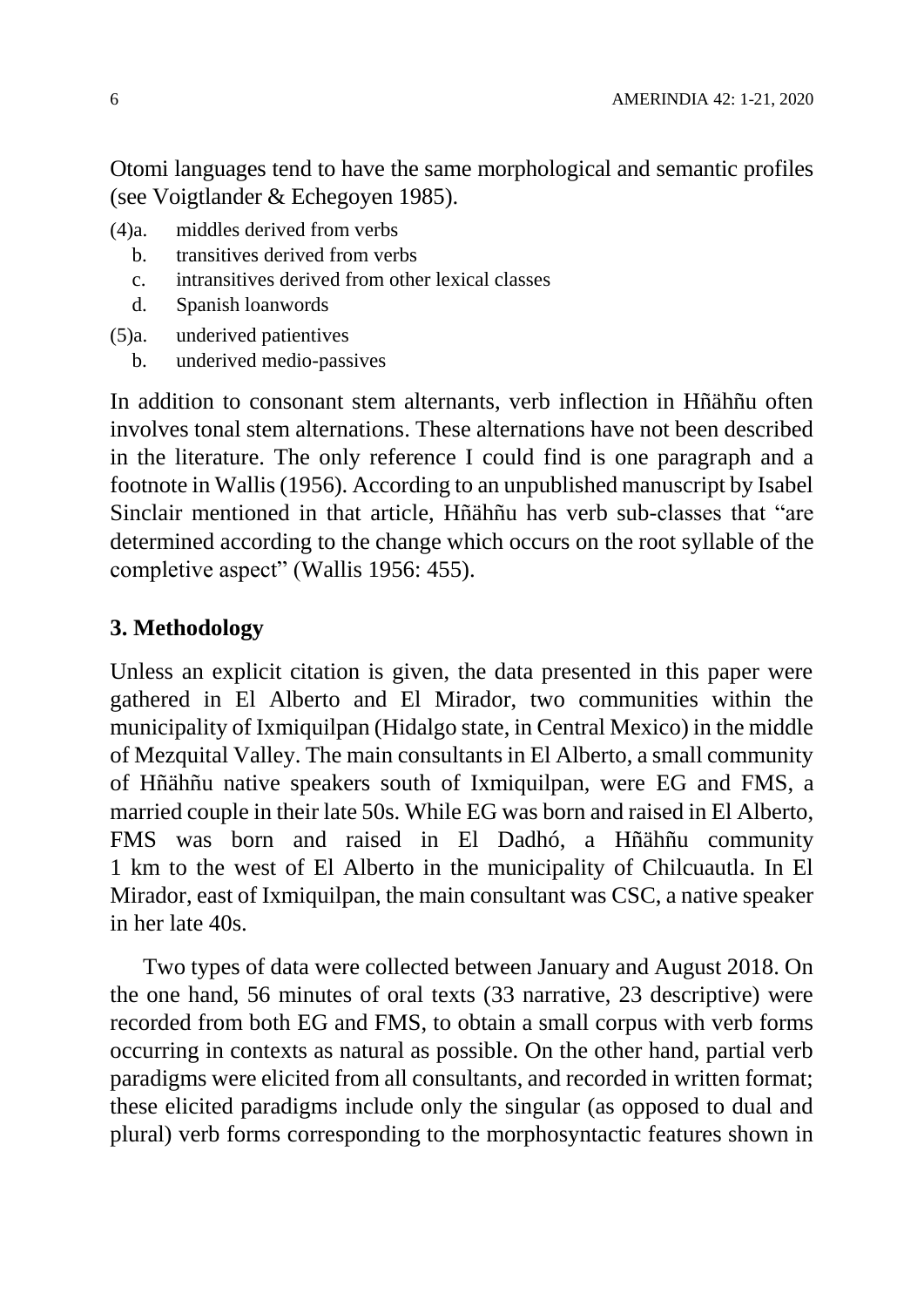[Table 1](#page-3-0) (§2). Additional data were obtained from 1533 verbal entries with relevant grammatical information in Hernández Cruz *et al.* (2010), as well as a translation of the New Testament (WBT 2008) with its corresponding audio version.

The texts recorded in the field were transcribed and translated using SIL's Saymore,<sup>4</sup> with the help of EG, FMS, and EGM, one of the couple's sons who is a graduate student and a native speaker of Hñähñu. The texts were then glossed in SIL's Fieldworks Language Explorer; <sup>5</sup> elicited data were digitized and stored in a FLEx project as well. Queries in the entire corpus (collected both in the field and from published documents) were carried out using ELAN (Lausberg & Sloetjes 2009), FLEx, and AntConc (Anthony 2018).

#### **4. Tonal stem alternants of Hñähñu verbs**

Many Hñähñu verbs undergo previously undescribed tonal stem alternations in their inflection. Tone alternations occur almost exclusively in intransitive verbs; the only transitive verb with tonal stem alternants I have identified is *já* 'experience'.<sup>6</sup> The analysis I present in this section was made from a sample of 93 intransitive verbs plus *já* 'experience': 46 of these were elicited from consultants, and the other 48 were retrieved from the audio files available in the corpus (see §3). In the description that follows, I assume that the sample I have analyzed is representative of the phenomena that may be operating throughout all intransitive verbs in Hñähñu.

Verbs in Hñähñu can be classified into two inflection classes: "class 1", containing verbs that do not have tonal stem alternants, and "class 2", with verbs that have them. Class 1 contains both transitives and intransitives, while class 2 contains intransitives almost exclusively. These inflection classes are orthogonal to the conjugations mentioned in §2, as can be seen in [Table 3,](#page-7-0) [Table 4,](#page-7-1) [Table 5,](#page-7-2) and [Table 6.](#page-7-3) All lexemes represented in these paradigms are class 1 verbs, but they belong to different conjugations; cells where consonant stem alternants occur are shaded.

 $\overline{a}$ 

<sup>4</sup> Webpage: [https://software.sil.org/saymore/.](https://software.sil.org/saymore/)

<sup>5</sup> Webpage: [https://software.sil.org/fieldworks/.](https://software.sil.org/fieldworks/)

 $6$  As in *te gi ja?* 'What happens to you?' (Lit. 'What are you experiencing?').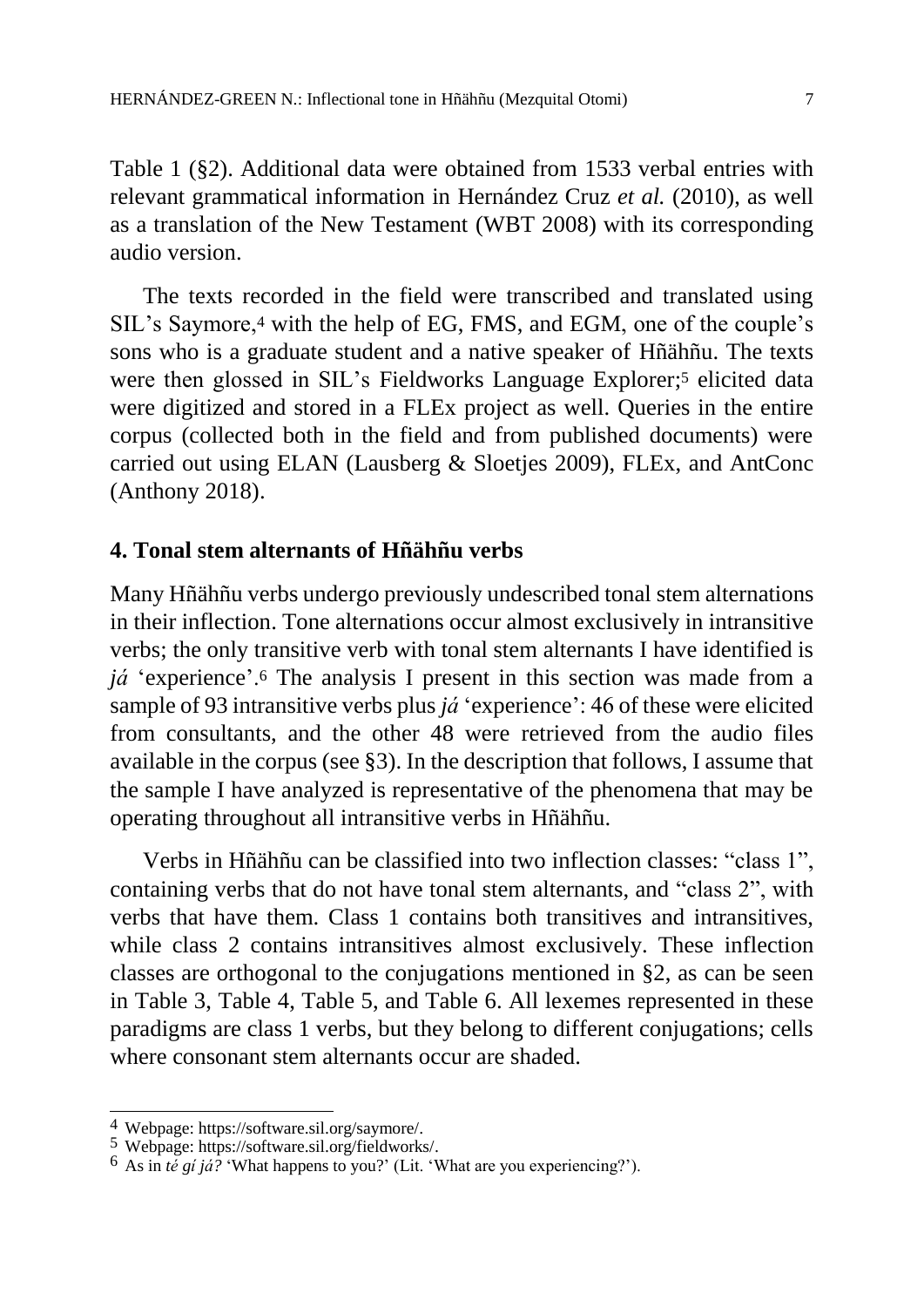|  | <b>PRS</b> | <b>IMPRF</b> | DEP.PST | <b>PST</b> | <b>PRF</b>                                                         | IRR |
|--|------------|--------------|---------|------------|--------------------------------------------------------------------|-----|
|  |            |              |         |            | 1 <sup>st</sup> dí hòdu ndí hòdu ndá hòdu dá hòdu stá hòdu ga hòdu |     |
|  |            |              |         |            | 2 <sup>nd</sup> gí hòdu ngí hòdu ngá hòdu gá hòdu xká hòdu gi hòdu |     |
|  |            |              |         |            | $(3^{rd})$ di hòdu mí hòdu mí hòdu bi hòdu xa hòdu da hòdu         |     |

<span id="page-7-0"></span>Table 3. Class1, conjugation I: hò̠̠du (in.) 'faint'

|  | <b>PRS</b> | <b>IMPRF</b> | DEP.PST |  | <b>PST</b> | <b>PRF</b>                                                                                                                                        | <b>IRR</b> |
|--|------------|--------------|---------|--|------------|---------------------------------------------------------------------------------------------------------------------------------------------------|------------|
|  |            |              |         |  |            | 1 <sup>st</sup> dí ts <u>ù</u> di ndí tsùdi ndá tsùdi dá tsùdi stá tsùdi ga tsùdi                                                                 |            |
|  |            |              |         |  |            |                                                                                                                                                   |            |
|  |            |              |         |  |            | $2nd$ gí ts <u>ù</u> di ngí ts <u>ùdi ngá tsùdi gá tsùdi xká tsùdi gi tsùdi</u><br>$(3rd)$ tsùdi mí tsùdi mí z <u>ùdi bi zùdi xa zùdi da zùdi</u> |            |

<span id="page-7-1"></span>Table 4. Class 1, conjugation II: tsùdi (tr.) 'reach'

|                | <b>PRS</b> | <b>IMPRF</b> |  | DEP.PST | <b>PST</b> | <b>PRF</b>                                                             | IRR |
|----------------|------------|--------------|--|---------|------------|------------------------------------------------------------------------|-----|
|                |            |              |  |         |            | 1 <sup>st</sup> dí 'àgi ndí 'àgi ndá 'àgi dá 'àgi stá 'àgi ga 'àgi     |     |
|                |            |              |  |         |            | 2 <sup>nd</sup> gí 'àgi ngí 'àgi ngá 'yàgi gá 'yàgi xká 'yàgi gi 'yàgi |     |
| $(3^{\rm rd})$ |            |              |  |         |            | 'àgi mí 'àgi mí 'yàgi bi 'yàgi xa 'yàgi da 'yàgi                       |     |

<span id="page-7-2"></span>Table 5. Class 1, conjugation III: 'àgi (tr.) 'bury'

|                                                     |  |  | <b>PRS</b> IMPRF DEP.PST PST PRF                           |  |  | <b>IRR</b> |  |
|-----------------------------------------------------|--|--|------------------------------------------------------------|--|--|------------|--|
|                                                     |  |  | 1 <sup>st</sup> dí tì ndí tì ndá ntì dá ntì stá ntì ga ntì |  |  |            |  |
| $2^{nd}$ gí tì ngí tì ngá ntì gá ntì xká ntì gi ntì |  |  |                                                            |  |  |            |  |
| $(3rd)$ di tì mí tì mí ntì bi ntì xa ntì da ntì     |  |  |                                                            |  |  |            |  |

<span id="page-7-3"></span>Table 6. Class 1, conjugation IV: tì (in.) 'be drunk'

Now we turn to tone-alternating verbs from class 2. The stems of class 2 verbs have one tone in the imperfective TAM categories (*i.e.* present and imperfect; see §2), and a different tone in the perfective TAM categories (*i.e.*  past, perfect, and irrealis; see §2). From now on, I call these two stem alternants "imperfective stem" and "perfective stem", respectively. I illustrate these tonal stem alternations with the paradigms of verbs from different conjugations in [Table 7,](#page-7-4) [Table 8,](#page-8-0) [Table 9,](#page-8-1) and [Table 10.](#page-8-2) The verb forms to the left of the dotted line (imperfective TAM categories) have high tone (H), and those to the right (perfective TAM categories) have rising tone (R).

|                   | <b>PRS</b> | IMPRF DEP.PST |  | <b>PST</b> | PRF                                                                | IRR. |
|-------------------|------------|---------------|--|------------|--------------------------------------------------------------------|------|
|                   |            |               |  |            | 1 <sup>st</sup> dí núhu ndí núhu ndá nŭhu dá nŭhu stá nŭhu ga nŭhu |      |
|                   |            |               |  |            | $2nd$   gí núhu ngí núhu   ngá nŭhu gá nŭhu xká nŭhu gi nŭhu       |      |
| $(3^{\text{rd}})$ |            |               |  |            | núhu mí núhu mí nůhu bi nůhu xa nůhu da nůhu                       |      |

<span id="page-7-4"></span>Table 7. Class 2, conjugation I: núhu (in.) 'be awake'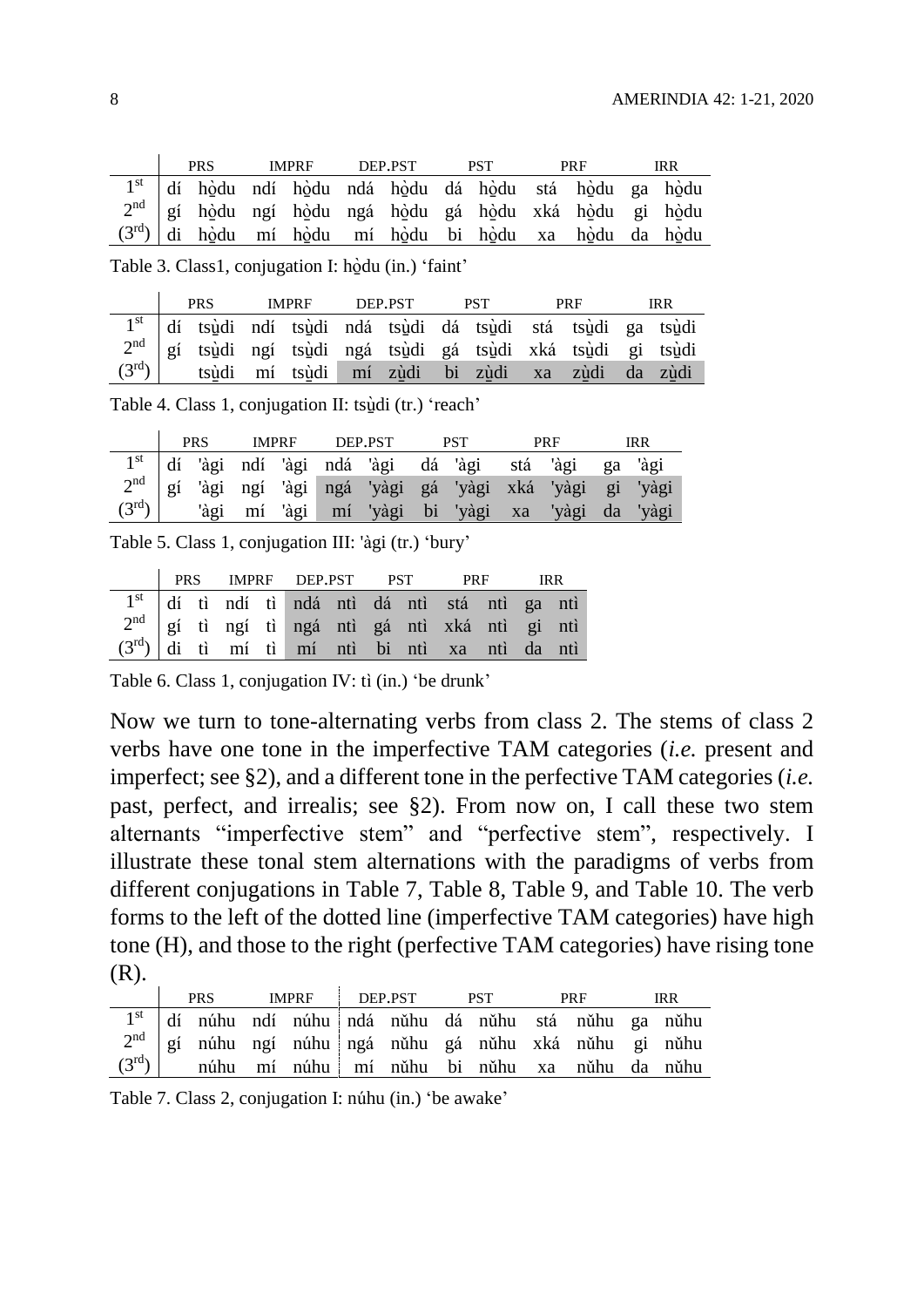|                   | <b>PRS</b> | IMPRF DEP.PST |  |  | <b>PRF</b>                                                         | IRR. |
|-------------------|------------|---------------|--|--|--------------------------------------------------------------------|------|
|                   |            |               |  |  | 1 <sup>st</sup> dí 'ắhä ndí 'ắhä ndá 'ắhä dá 'ắhä stá 'ắhä ga 'ắhä |      |
|                   |            |               |  |  | 2 <sup>nd</sup> gí 'áhä ngí 'áhä ngá 'ǎhä gá 'ǎhä xká 'ǎhä gi 'ǎhä |      |
| $(3^{\text{rd}})$ |            |               |  |  | 'ắhä mí 'ắhä mí ñ'ắhä bi ñ'ắhä xa ñ'ắhä da ñ'ắhä                   |      |

<span id="page-8-0"></span>Table 8. Class 2, conjugation II: 'ä́hä (in.) 'sleep'

|  | <b>PRS</b> | IMPRE DEP.PST |  | <b>PST</b> | PRF                                                                    | <b>IRR</b> |
|--|------------|---------------|--|------------|------------------------------------------------------------------------|------------|
|  |            |               |  |            | 1 <sup>st</sup> dí húdi ndí húdi ndá hũdi dá hũdi stá hũdi ga hũdi     |            |
|  |            |               |  |            | 2 <sup>nd</sup> gí húdi ngí húdi ngá hñůdi gá hñůdi xká hñůdi gi hñůdi |            |
|  |            |               |  |            | $(3^{rd})$ húdi mí húdi mí hñudi bi hñudi xa hñudi da hñudi            |            |

<span id="page-8-1"></span>Table 9. Class 2, conjugation III: hǘdi (in.) 'sit'

|                | <b>PRS</b> | IMPRF DEP.PST |  | <b>PST</b> | PRF                                              | <b>IRR</b> |
|----------------|------------|---------------|--|------------|--------------------------------------------------|------------|
|                |            |               |  |            |                                                  |            |
|                |            |               |  |            |                                                  |            |
| $(3^{\rm rd})$ |            |               |  |            | túhu mí túhu mí ntǔhu bi ntǔhu xa ntǔhu da ntǔhu |            |

<span id="page-8-2"></span>Table 10. Class 2, conjugation IV: túhu (in.) 'sing'

The data in the tables above also show that tonal stem alternants are orthogonal to consonant stem alternants, in their formation as well as in their distribution. For instance,  $3<sup>rd</sup>$  person forms in the perfective TAM categories of *'ä́hä* 'sleep' have both prenasalization and rising tone. The pattern of tone alternation shown in [Table 7,](#page-7-4) [Table 8,](#page-8-0) [Table 9,](#page-8-1) and [Table 10](#page-8-2) above, which I label "H:R", is the most common among the four patterns I have identified in the sample. These patterns are illustrated in (6). For each verb, I use the 3<sup>rd</sup> person present form to represent the imperfective stem, and the 3<sup>rd</sup> person past form to represent the perfective stem; whenever possible, I include one verb from each conjugation to illustrate each pattern.

|                | imperfective                 | perfective                                |                              |                                                  |                          |
|----------------|------------------------------|-------------------------------------------|------------------------------|--------------------------------------------------|--------------------------|
| (6)a.          | já<br>poni<br>hüdi<br>túhu   | bi jă<br>bi boni<br>bi hñüdi<br>bi ntŭhu  | (1)<br>(II)<br>(III)<br>(IV) | 'go out'<br>'sit'<br>'sing'                      | 'experience' pattern H:R |
| b.             | níñä<br>kóhi<br>zóni         | bi nìñä<br>bi gòhi<br>bi nzòni            | (II)<br>(IV)                 | 'be full'<br>'stay'<br>'weep'                    | pattern H:L              |
| $\mathbf{c}$ . | mbàtsi<br>tsò<br>'ò<br>'òmbo | bi mbätsi<br>bi zó<br>bi 'yó<br>bi ñ'ómbo | (I)<br>(II)<br>(III)         | 'be a child'<br>'fall'<br>'be in'<br>'be inside' | pattern L:H              |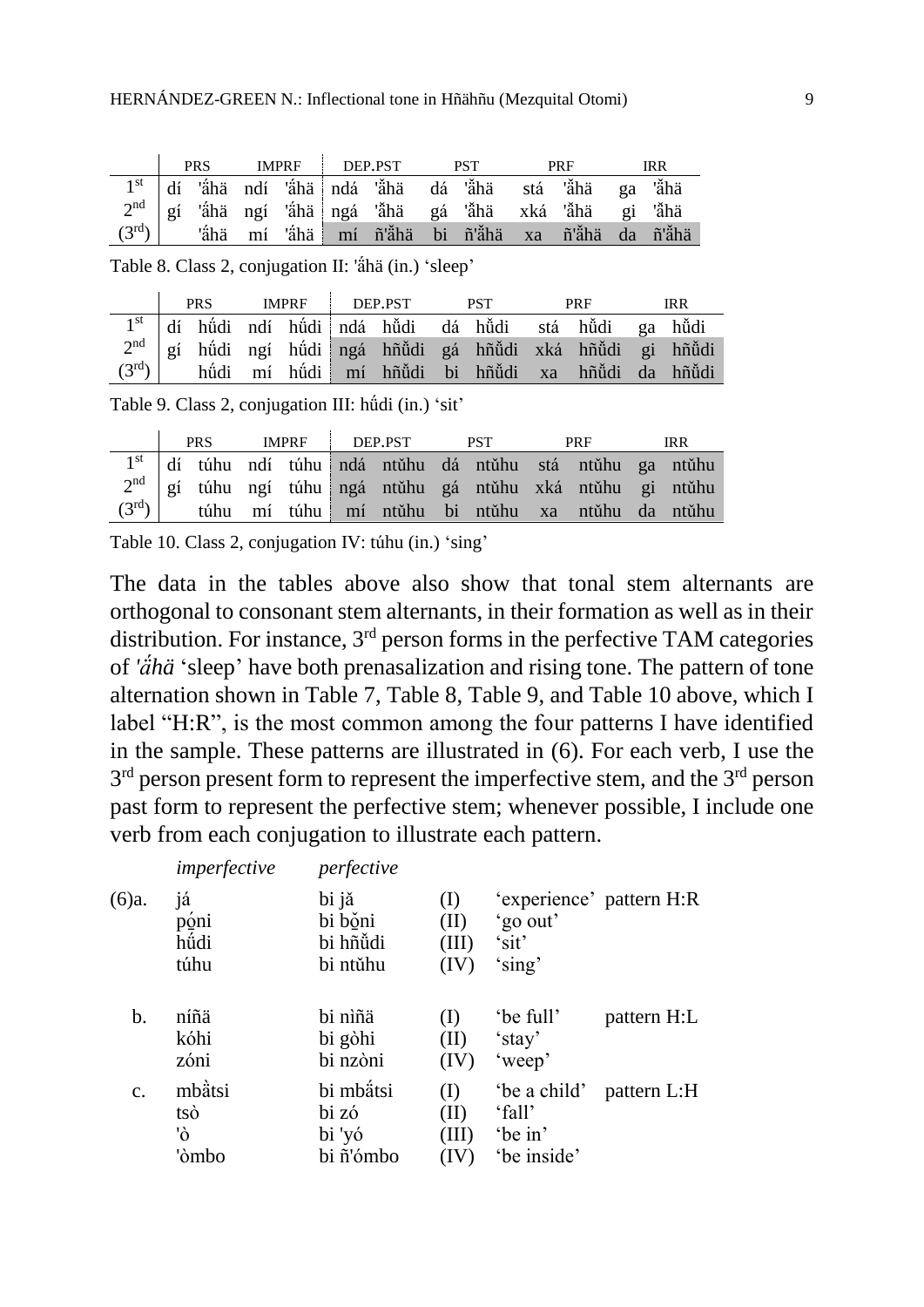| d. | ñä | bi ñă  |             | 'talk' | pattern L:R |
|----|----|--------|-------------|--------|-------------|
|    | zo | bi nzo | (II)        | 'burn' |             |
|    | pa | bi mă  | $(IV)$ 'go' |        |             |

The tone alternations exemplified in (6) are not phonologically motivated: compare the alternating intransitive verb *pà* 'go' (*Cf. pà* 's/he goes', *bi mǎ* 's/he went') in (6d) to the non-alternating transitive verb *pà* 'sell' (*Cf. di pà* 's/he sells it', *bi pà* 's/he sold it').<sup>7</sup> Although most class 2 are intransitive, tonal stem alternations are not motivated by valency, as there is at least one transitive verb in the class (*já* 'experience'), and not all intransitives belong to it. Semantics does not seem to motivate the occurrence of these alternations either, as verbs with similar meanings like *tsò* 'fall' (class 2) and *tági* 'fall' (class 1) belong to different classes. One observable correlation involving tonal stem alternations is with grammatical aspect: one alternant in the imperfective, and the other in the perfective. In this sense, the distribution of tonal stem alternants seems to be grammatically (or morphosyntactically) conditioned (see Stump 2016: 73-75). Another correlation is that all di-present verbs (see §2) lack tone alternations.

The figures in [Table 11](#page-9-0) below show the number of class 1 and class 2 verbs I found in my sample, as well as the conjugation they belong to; the number of class 2 verbs by tone alternation pattern is also included. All conjugations contain verbs from both class 1 and class 2, which shows that Hñähñu conjugations and inflection classes based on the distribution of tonal alternations (class 1 and class 2) are orthogonal to one another. The low number of conjugation III verbs in the sample is expected given the low number of intransitive verbs (n=9) it contains.

|         |      |  | Conj. I Conj. II Conj. III Conj. IV |       | total: |
|---------|------|--|-------------------------------------|-------|--------|
| Class 1 |      |  |                                     |       |        |
|         | H:R  |  |                                     | $=22$ |        |
|         | H:L  |  |                                     | $=15$ |        |
| Class 2 | L:R  |  |                                     |       |        |
|         | ⊺.∙H |  |                                     | $=$ 5 |        |
| total:  |      |  |                                     |       |        |

<span id="page-9-0"></span>Table 11. Class 1 and class 2 verbs in the sample (n=94)

 $\overline{a}$ 7 *Pà* 'sell' is a conjugation II alternating verb (*pà, bi mà*) for some speakers (*Cf.* Hernández Cruz *et al.* 2010).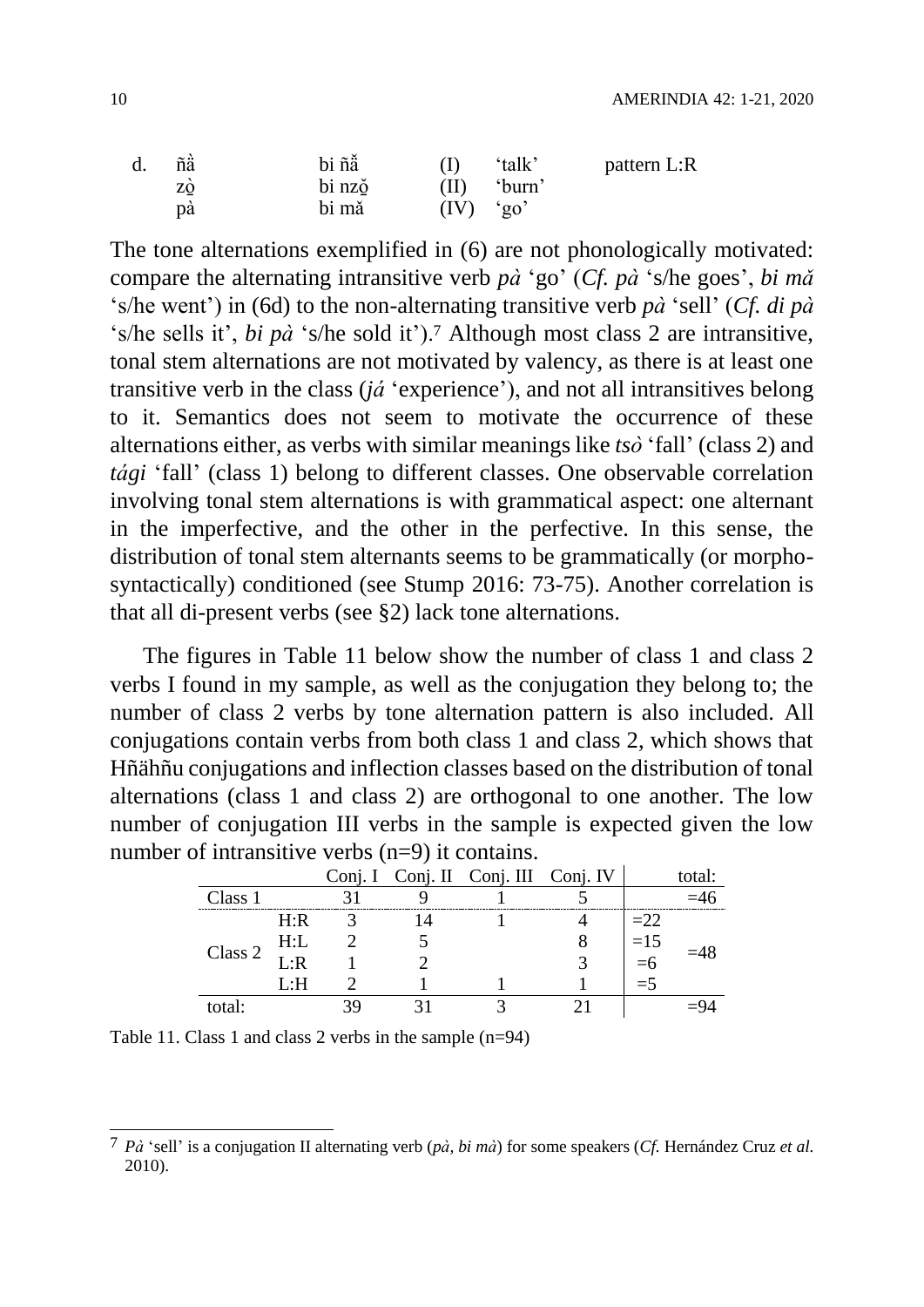Although conjugations and classes are orthogonal to each other, 76% of the verbs in the 94-lexeme sample either have both consonant and tonal stem alternants, or they have neither (see [Table 12\)](#page-10-0). This suggests that, in a sample with more lexemes, verbs with consonant stem alternants may be more likely to have tonal stem alternants, and vice versa; conversely, verbs without consonant stem alternants would tend to lack tonal stem alternants as well, and vice versa. These tendencies will only be confirmed or disproved once a larger sample is analyzed.

|                       |     |    | consonant stem |
|-----------------------|-----|----|----------------|
|                       |     |    | alternants     |
|                       |     | no | ves            |
|                       | no  | 31 | 15             |
| tonal stem alternants | ves |    |                |

<span id="page-10-0"></span>Table 12. Number of lexemes by presence/absence of stem alternants in the sample (n=94)

Apart from class 1 and class 2, which are based on the occurrence of tonal stem alternations, Hñähñu verbs can also be classified into five inflection classes according to the tone alternation pattern they present between the imperfective and the perfective stem: invariable (=class 1), H:R, H:L, L:R, and L:H.

In this section I have shown the distribution and form of tonal stem alternation in Hñähñu verbs. I have also shown that the membership of verbs to class 1 (non-alternating) or to class 2 (tone-alternating) is not motivated either phonologically, syntactically, or semantically. Alternative analyses of the form and distribution of tonal stem alternants of Hñähñu are presented in the next subsections.

#### **4.1. Autosegmental accounts**

In this section I present two alternative analyses to account for the stem alternants observed in verb inflection in Hñähñu. Both analyses involve the postulation of replacive-dominant grammatical tones (Rolle 2018) that override the stem's underlying, or lexical, tone.

The first analysis is akin to Palancar's morphosyntactic tone (Palancar 2016: 113-115), where one can propose that tone is indeed an exponent of aspect. Under this analysis, one needs to posit two or three floating-tone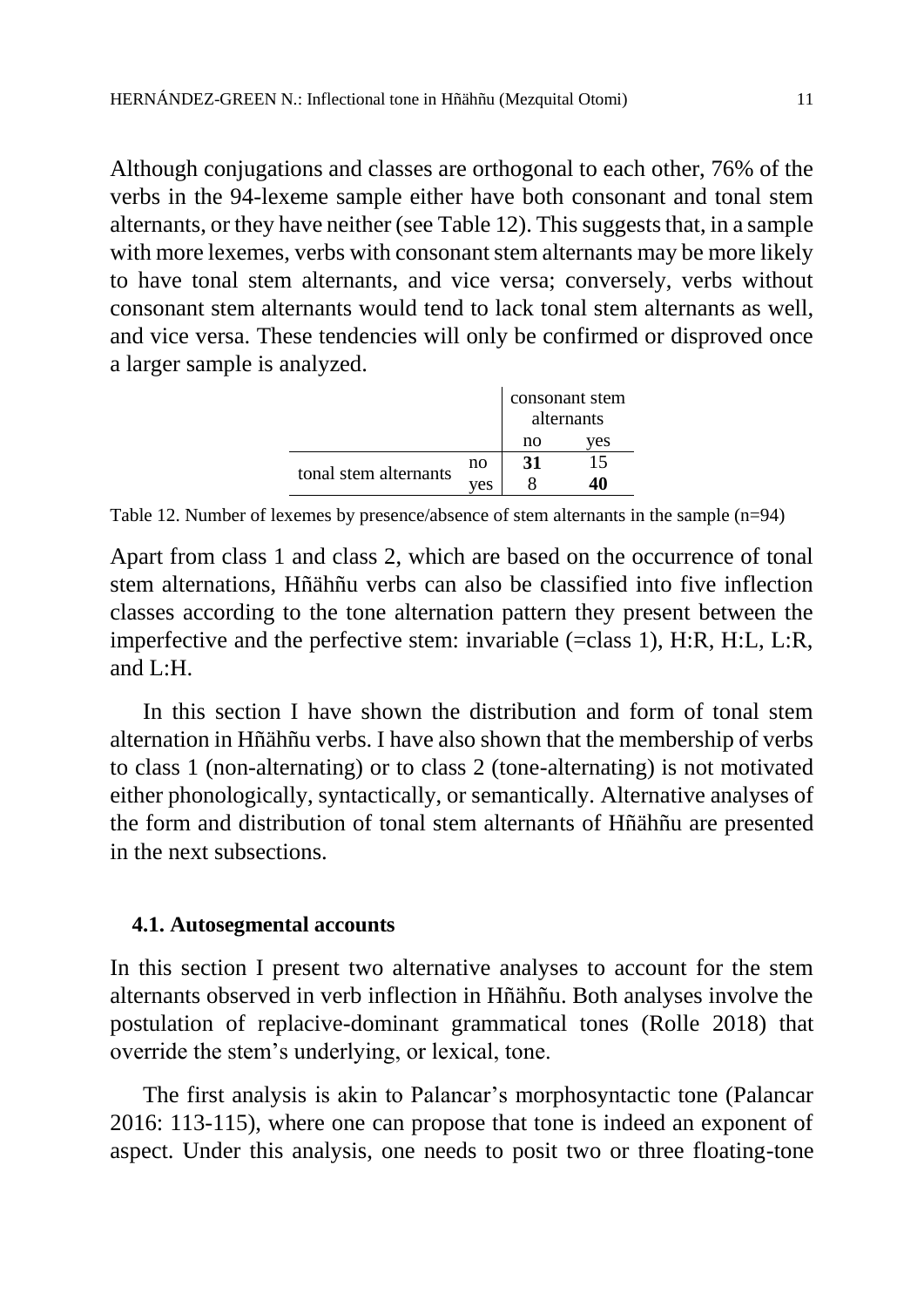allomorphs to encode aspect, plus a zero allomorph for non-alternating verbs; all these allomorphs would have to be lexically stipulated. This alternative is summarized in [Table 13](#page-11-0) below. In variation a., the underlying tone would correspond to that of the imperfective stem, and there would be four allomorphs of the perfective aspect marker; in variation b., there would be three allomorphs and the underlying tone would correspond to that of the perfective stem. Notice that the floating tones (encircled and in superscript) are docked to the stem in the surface forms, and the underlying tones are deleted.

|    | underlying tone allomorphs examples |                                                                                                                                                                                                                                                                                                                                            |                                           |
|----|-------------------------------------|--------------------------------------------------------------------------------------------------------------------------------------------------------------------------------------------------------------------------------------------------------------------------------------------------------------------------------------------|-------------------------------------------|
|    |                                     | $Q = 'P F V'$ /dá= $Q = t e$                                                                                                                                                                                                                                                                                                               | $\rightarrow$ dá tě 'I lived'             |
| a. |                                     | $\Theta = \text{`PPV'}$ /dá= $\Theta$ =mbàtsi/                                                                                                                                                                                                                                                                                             | $\rightarrow$ dá mbắts' i 'I was a child' |
|    | <b>IPFV</b> stem                    | $\mathbb{Q}$ + 'PFV' /dá= $\mathbb{Q}$ = kóhi/                                                                                                                                                                                                                                                                                             | $\rightarrow$ dá kòhi 'I stayed'          |
|    |                                     | $\mathcal{B}$ = 'PFV' $\qquad \qquad$ $\qquad$ $\qquad$ $\qquad$ $\qquad$ $\qquad$ $\qquad$ $\qquad$ $\qquad$ $\qquad$ $\qquad$ $\qquad$ $\qquad$ $\qquad$ $\qquad$ $\qquad$ $\qquad$ $\qquad$ $\qquad$ $\qquad$ $\qquad$ $\qquad$ $\qquad$ $\qquad$ $\qquad$ $\qquad$ $\qquad$ $\qquad$ $\qquad$ $\qquad$ $\qquad$ $\qquad$ $\qquad$ $\q$ | $\rightarrow$ dá něi 'I danced'           |
|    | PFV stem                            | $Q = 'IPFV'$ /di= $Q = t\check{e}$ /                                                                                                                                                                                                                                                                                                       | $\rightarrow$ dí tě 'I live'              |
| b. |                                     | $\mathbb{Q}$ = 'IPFV' /di= $\mathbb{Q}$ = mbatsi/                                                                                                                                                                                                                                                                                          | $\rightarrow$ dí mbàtsi 'I'm a child'     |
|    |                                     | $\Theta = \text{`IPFV'}$ /dí= $\Theta = \text{kòhi}$ /                                                                                                                                                                                                                                                                                     | $\rightarrow$ dí kóhi 'I stay'            |
|    |                                     | /dí $=$ $\theta$ $=$ něi/                                                                                                                                                                                                                                                                                                                  | $\rightarrow$ dí néi 'I dance'            |

<span id="page-11-0"></span>Table 13. Morphological-tone analysis of Hñähñu tonal stem alternations

The two variations of the analysis presented above implies that aspect would be encoded by at least three allomorphs consisting in floating tones; in addition, they also imply that aspect would be encoded by extended exponency on both TAM/person formatives and morphosyntactic tone.

The second alternative analysis is to propose that TAM/person formatives corresponding to either the imperfective or the perfective TAM categories can bear replacive-dominant floating tones that override the underlying tone of the verb. The autosegmental representation of this type of inflectional tone is shown in (7). The floating tone on the TAM/person formative  $d\hat{\alpha}^{\textcircled{P}}$  - '1.PST' in (7a) docks on the stressed syllable of the verb stem, and replaces the lexical low tone of the nasalized stem of the intransitive verb  $p\dot{a}$  'go'; in (7b), the allomorph  $d\dot{a}$  = '1.PST' does not have any floating tones, and thus the lexical tone of the verb *pà* 'sell' surfaces.

(7)a. 
$$
/da=ma/
$$
  $\rightarrow$  dá mà 'I went'  
\n $+$   
\nH<sup>®</sup>L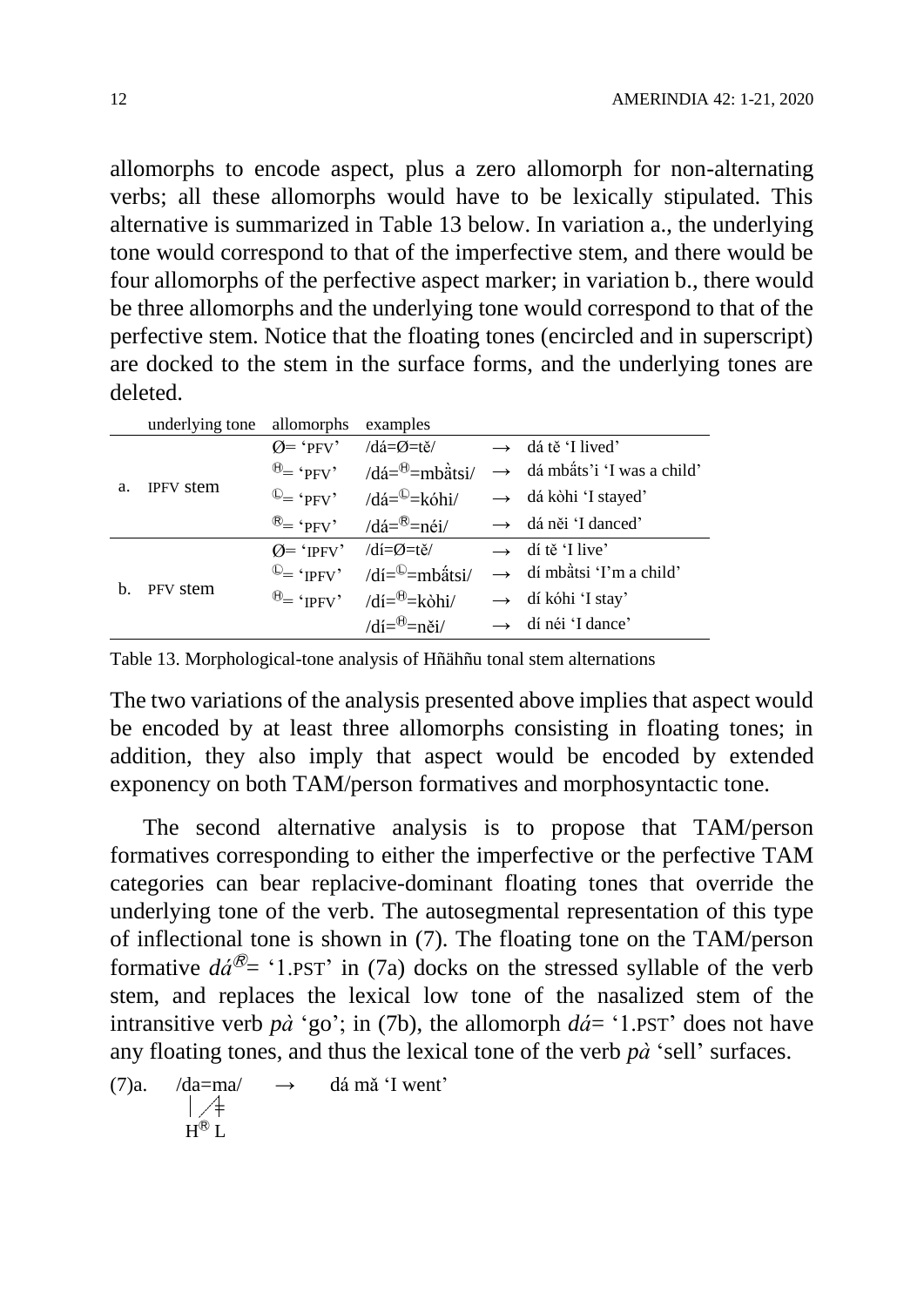Given the different tone alternation patterns observed in Hñähñu verb inflection, one variation of this analysis would require that every TAM/person formative with perfective aspect has at least four allomorphs (no floating tone, floating H, floating L, and floating R). A second variation would require three allomorphs (no floating tone, floating H, floating L) of every imperfective TAM/person formative. Yet another variation, involving the postulation of "indomitable" lexemes (*i.e.* those that reject the docking of inflectional tones; see Rolle 2018: 70) to account for class 1 (*i.e.* nonalternating) verbs, can lower the number of imperfective TAM/person formative allomorphs one step further (only floating H and floating L). All three variations require lexical stipulation of the allomorphs selected by each verb; moreover, the third variation requires the addition of lexicallystipulated indomitability. [Table 14](#page-12-0) summarizes the variations of the second alternative analysis that have been just outlined. It specifies the indomitable class, underlying tone, and allomorphs of the TAM/person formatives in each variation.

|                | indomitable | undelying   |                              |                                                           |               |                            |
|----------------|-------------|-------------|------------------------------|-----------------------------------------------------------|---------------|----------------------------|
|                | class       | tone        | allomorphs                   | examples                                                  |               |                            |
|                |             |             | $d\acute{a}$ =               | $\frac{d\text{d}t}{dt}$                                   | $\rightarrow$ | dá tě 'I lived'            |
|                |             | <b>IPFV</b> | $d\acute{a}^{\theta} =$      | $\frac{d^{(0)}}{dt}$ =mbatsi/                             |               | dá mbäts'i 'I was a child' |
| a.             | none        | stem        | $d\acute{a}^{\circledcirc}=$ | $\sqrt{da^{\mathbb{O}}}$ =kóhi/                           | $\rightarrow$ | dá kòhi 'I stayed'         |
|                |             |             | $d\acute{a}^{\circledR} =$   | $\delta$ dá®=néi/                                         |               | dá něi 'I danced'          |
|                |             |             | $di=$                        | /dí=tě/                                                   | $\rightarrow$ | dí tě 'I live'             |
|                | none        | PFV stem    | $di^{\circledcirc}$          | $/di^{\circ}$ =mbatsi/                                    |               | dí mbàtsi 'I'm a child'    |
| b.             |             |             | $di^{\oplus}$                | $/di^{\oplus} = k\delta h i/$                             | $\rightarrow$ | dí kóhi 'I stay'           |
|                |             |             |                              | $/di^{\oplus}$ =něi/                                      |               | dí néi 'I dance'           |
|                |             |             | $di^{\odot}$                 | / $di^{\circ}$ =tě <sub>cL1</sub> /                       | $\rightarrow$ | dí tě 'I live'             |
|                | class 1     | PFV stem    |                              | /dí <sup>①</sup> =mbatsi <sub>CL2</sub> /                 | $\rightarrow$ | dí mbàtsi 'I'm a child'    |
| $\mathbf{C}$ . |             |             | $di^{\oplus}$                | /dí <sup><math>\oplus</math></sup> =kòhi <sub>CL2</sub> / | $\rightarrow$ | dí kóhi 'I stay'           |
|                |             |             |                              | /dí <sup><math>\oplus</math></sup> =něi <sub>cL2</sub> /  |               | dí néi 'I dance'           |

<span id="page-12-0"></span>Table 14. Autosegmental analysis of Hñähñu tonal stem alternations

The allomorphs included in [Table 14](#page-12-0) are only 1<sup>st</sup> person past (variation a.), or  $1<sup>st</sup>$  person present (variations b. and c.). The real number of different TAM/person formatives in variation a. would be at least 48 (*i.e.*  $4 \times 3$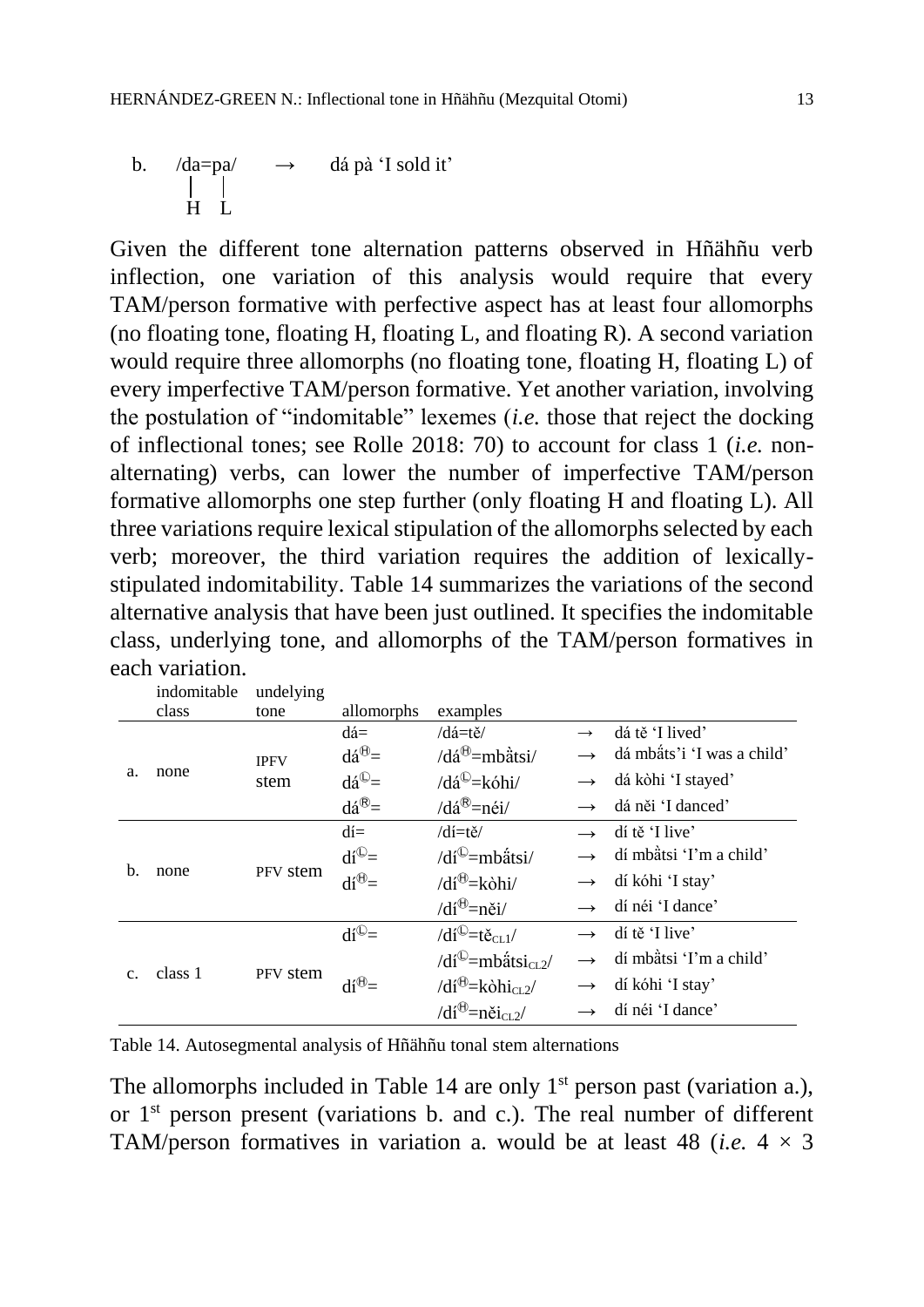persons  $\times$  4 perfective TAM categories); in variations b. and c. it would be 18 (*i.e.*  $3 \times 3$  persons  $\times$  2 imperfective TAM categories) and 12 (*i.e.*  $2 \times 3$ persons  $\times$  2 imperfective TAM categories), respectively.

The two autosegmental analyses presented in this section require the existence of a lexical or underlying form of verbs corresponding to either the imperfective or the perfective stem, some degree of lexical stipulation of allomorph selection, and allomorphy involving floating tones. In some cases, these allomorphs are plain floating tones.

#### **4.2. Paradigmatic accounts**

Two alternative analyses based on paradigmatic distribution of stems are proposed in this section to account for the tone alternations in verb inflection in Hñähñu. These analyses only differ from each other in the postulation of underlying tones of verb lexemes.

The first alternative analysis involves what Rolle calls a "construct tune" (Rolle 2018: 105-109). In some languages, word-forms may surface with their underlying tone in certain grammatical contexts, and with a different tone (*i.e.* the construct tune) in other grammatical contexts. These tone alternations may even involve different patterns, as can be seen in the column "Construct tune" of the data from Ganza (Ethiopia; Omotic) in [Table](#page-13-0)  [15.](#page-13-0) For each pattern, the underlying tone surfaces in the citation form and in the plural, whereas the construct tune surfaces when the plural form is modified by a distal demonstrative.

|                |             |                                                         |                           |                    |                                         | 5                                   | 6                     |                 |
|----------------|-------------|---------------------------------------------------------|---------------------------|--------------------|-----------------------------------------|-------------------------------------|-----------------------|-----------------|
|                |             | Construct                                               | <b>Citation</b>           | <b>Translation</b> | Under-                                  | Construct                           | +Plural               | +Pl distal dem. |
|                |             | tune                                                    |                           |                    | lying T                                 | tune                                | (Underlying)          | (Construct)     |
| a.             |             | $H \rightarrow L$                                       | [gáŋá]                    | 'donkey'           | gáná                                    | gàŋà                                | gáná-gú               | Pùgú gànà-gù    |
|                |             | $L\rightarrow L$                                        | [kʰùrù]                   | 'genet'            | kùrù                                    | kùrù                                | kùrù-gù               | ?ùgú kùrù-gù    |
|                |             | $H^{\text{\tiny (I)}} \rightarrow L$                    | [t'úlâ]                   | 'dikdik'           | $t$ 'úlá $^{\circ}$                     | t'ùlà                               | t'úlá-gù              | ?ùgú t'ùlà-gù   |
|                | 4           | $LH\rightarrow L$                                       | [mìmí]                    | 'mosquito'         | mìmí                                    | mìmì                                | mìmí-gú               | ?ùgú mìmì-gù    |
|                |             | $LH^{\text{L}} \rightarrow L$                           | $[k^h]$ àlâ]              | 'colobus'          | kjàlá <sup><math>\mathbb D</math></sup> | kjàlà                               | kjàlá-gù              | ?ùgú kjàlà-gù   |
| $\mathbf b$ .  | 6           | $HL \rightarrow H L$                                    | $[p^h \land \land \land]$ | 'deer'             | pát'à                                   | pát'à                               | pát'à-gù              | ?ùgú pát'à-gù   |
|                |             | Н*Н→Н                                                   | [sá <sup>+</sup> ?á]      | 'goat'             | sá <sup>+</sup> ?á                      | sá?à                                | sá <sup>+</sup> ?á-gú | Pùgú sá?à-gù    |
| $\mathbf{c}$ . | 8           | $H^{\text{\tiny (L)}} \rightarrow H^{\text{\tiny (L)}}$ | [sásô]                    | 'monkey'           | $sásó^{\textcircled{\tiny{L}}}$         | $s\acute{a}s\acute{o}^{\circ\circ}$ | sásó-gù               | ?ùgú sásó-gù    |
|                | $\mathbf Q$ | $L^{\oplus} \rightarrow H^{\oplus}$                     | [wànà]                    | 'chicken'          | wànà <sup>⊕</sup>                       | wáná <sup>U</sup>                   | wànà-gú               | ?ùgú wáŋá-gù    |
|                | 10          | $H^+H \rightarrow H^{\odot}$                            | [kʰá <sup>↓</sup> ná]     | $'$ dog'           | ká*ná                                   | káná <sup>(L)</sup>                 | ká*ná-gú              | ?ùgú káná-gù    |

<span id="page-13-0"></span>Table 15. Construct tune in Ganza nouns (Smolders, 2016, as cited in Rolle, 2018: 106)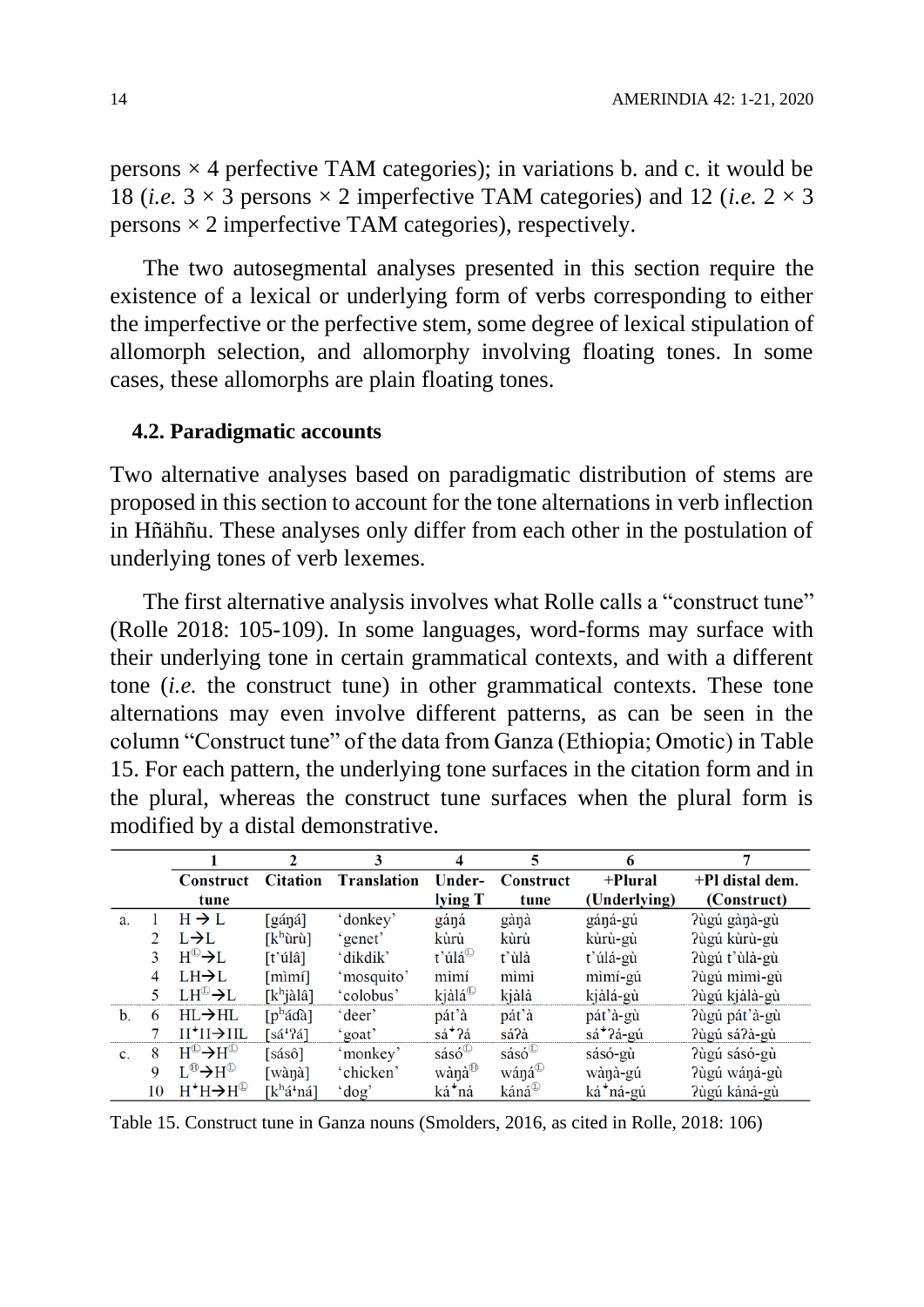Under one variation of this analysis, class 2 verbs in Hñähñu would surface with their underlying (or lexical) tone in the imperfective, but with the construct tune in the perfective, following one of five different construct tune patterns. This is shown in row a. of [Table 16.](#page-14-0) Conversely, in a second variation of this analysis, in row b. of [Table 16,](#page-14-0) the underlying tone would correspond to that of the perfective stem.

|    | underlying stem | construct tune    | underlying tone                       |               | construct tune                       |              |
|----|-----------------|-------------------|---------------------------------------|---------------|--------------------------------------|--------------|
|    |                 | none              | tě <sub>IPFV</sub>                    | $=$           | tě <sub>pfy</sub>                    | 'live'       |
|    |                 | $H\rightarrow R$  | $n\acute{e}i_{\rm IFV}$               | $\rightarrow$ | něi <sub>PFV</sub>                   | 'dance'      |
| a. | <b>IPFV</b>     | $H \rightarrow L$ | kóhi <sub>IPFV</sub>                  |               | kòhi <sub>PFV</sub>                  | 'stay'       |
|    |                 | $L \rightarrow R$ | $\tilde{n}$ $\ddot{a}_{IPFV}$         |               | $\tilde{n}$ $\tilde{a}_{\text{PFV}}$ | 'speak'      |
|    |                 | $L \rightarrow H$ | $mb\ddot{a}$ tsi <sub>IPFV</sub>      |               | mbätsi <sub>PFV</sub>                | 'be a child' |
|    |                 | none              | $t\check{e}_{PFV}$                    | $=$           | $t\check{e}_{IPFV}$                  | 'live'       |
|    |                 | $R \rightarrow H$ | něi <sub>PFV</sub>                    | $\rightarrow$ | néi <sub>IPFV</sub>                  | 'dance'      |
| b. | <b>PFV</b>      | $L \rightarrow H$ | kòhi <sub>PFV</sub>                   | $\rightarrow$ | $k$ óhi <sub>IPFV</sub>              | 'stay'       |
|    |                 | $R \rightarrow L$ | $\tilde{n}$ $\tilde{a}_{\text{PFV}}$  |               | $\tilde{n}$ $\ddot{a}_{IPFV}$        | 'speak'      |
|    |                 | $H\rightarrow L$  | $mb\{\hat{\alpha}$ tsi <sub>PFV</sub> |               | mbätsii <sub>PFV</sub>               | 'be a child' |

<span id="page-14-0"></span>Table 16. Construct-tune analysis of Hñähñu tonal stem alternations

The construct-tune analysis summarized in [Table 16](#page-14-0) does not require much allomorphy as the autosegmental analyses (see §4.1), but it still presupposes that every lexeme has an underlying tone. Lexical stipulation of the construct tune pattern is also required in this analysis, as it is in the last alternative analysis described in the following paragraphs.

Tonal stem alternations of Hñähñu can be analyzed as "morphological tone linked to the lexicon", according to Palancar's (2016) typology of inflectional tone. Morphological tone is a "type of inflectional tone used as a building block of the grammar of a language for the construction of forms in inflectional paradigms" (Palancar 2016: 110); in Hñähñu inflection, tone alternations are considered morphological tone in the sense that tonal contrasts are the crucial difference between the perfective and the imperfective stems in class 2 verbs. The morphological tone of Hñähñu is linked to the lexicon, as the occurrence and pattern of tone alternations is lexically idiosyncratic; I have already shown in §4 that these alternations are not phonologically motivated, and that they are orthogonal to inflection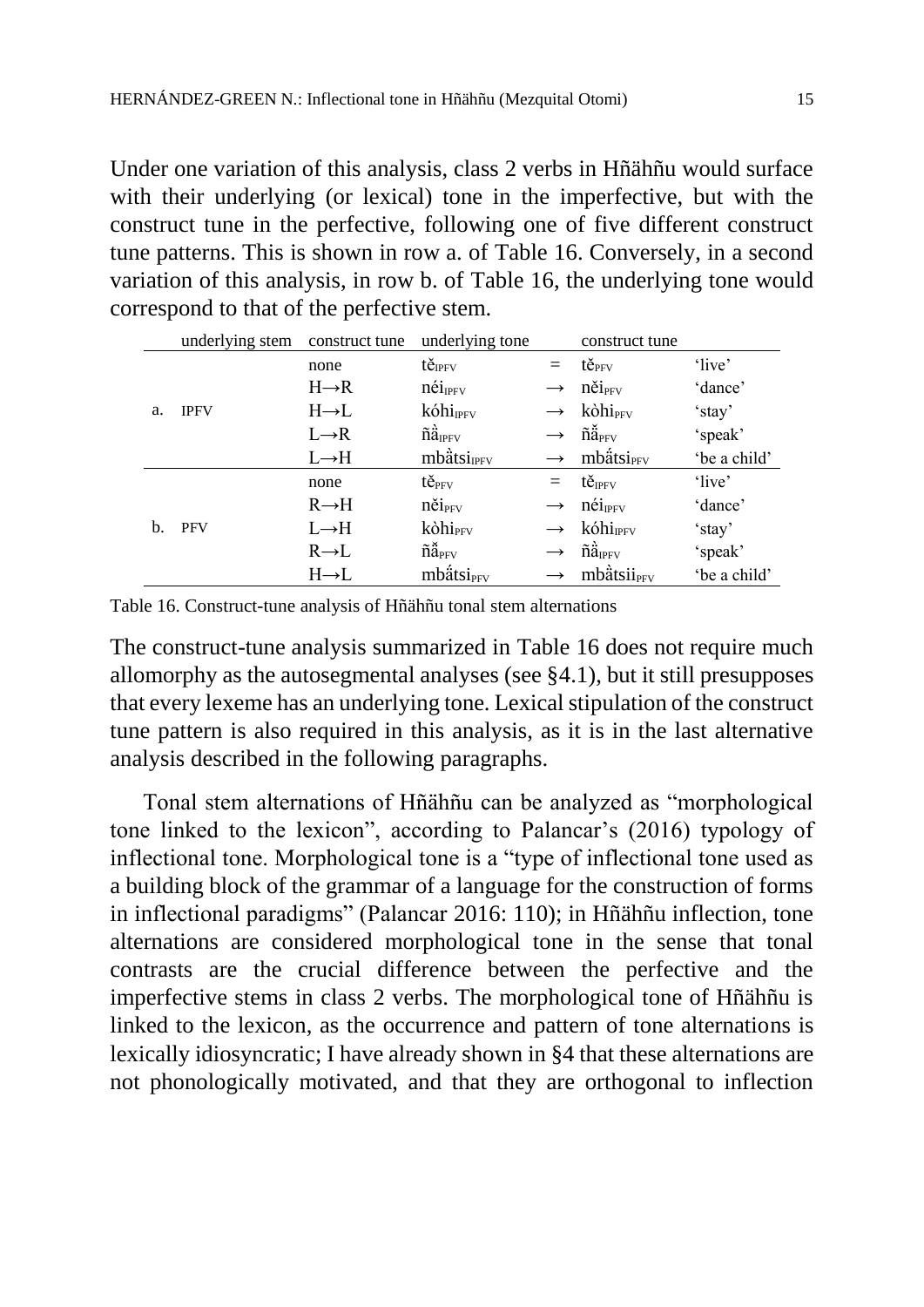classes based on consonant stem alternations.<sup>8</sup> Moreover, different class 2 lexemes follow different tone alternation patterns. In this view, neither the imperfective stem nor the perfective stem is considered as underlyingly basic, but they are both at the same level. The analysis I advance here is different from Palancar's (2016) view on morphological tone of in this regard: in his view, an underlying tone is stipulated for lexemes in all the cases of morphological tone. The analysis I propose is summarized in [Table](#page-15-0)  [17,](#page-15-0) where the imperfective and the perfective stems have been put between slashes / and separated by a colon ": " to indicate that they are underlyingly at the same level.

| tone alternation | underlying                                  |              |
|------------------|---------------------------------------------|--------------|
| pattern          | $($ /IPFV : PFV $/$ )                       |              |
| none             | $/t\check{e}: t\check{e}/$                  | 'live'       |
| H:R              | /néi : něi/                                 | 'dance'      |
| H: L             | /kóhi : kòhi/                               | 'stay'       |
| L:R              | $/ \tilde{n}$ à : $\tilde{n}$ ä $^{\prime}$ | 'speak'      |
| ∐:H              | /mbätsi : mbätsi/                           | 'be a child' |

<span id="page-15-0"></span>Table 17. Morphological-tone analysis of Hñähñu tonal stem alternants

Here I follow Smolders' (2016) notation to represent both stems at the underyling level: he represents the underlying forms of Ganza nouns precisely by two underlying forms separated by a colon (Smolders 2016: 132-133). He seems to regard them as being at the same level too, *contra* Rolle's (2018: 106) interpretation.

The analysis summarized in [Table 17](#page-15-0) does away with the uncertainty of which stem (perfective or imperfective) is at the underlying level that we encounter in the other analyses considered here and in §4.1. It also avoids the need to postulate numerous allomorphs of TAM/person formatives or aspect markers that only contrast in the floating tones they bear, and some of which are just plain floating tones. It still requires extensive lexical stipulation of the alternation pattern each verb follows; that is precisely the reason why it I describe it as "morphological tone *linked to the lexicon*" in the first place.

 $\overline{a}$ 

<sup>&</sup>lt;sup>8</sup> See Palancar (2016: 117-123) about morphological tone motivated by phonology and by inflection class.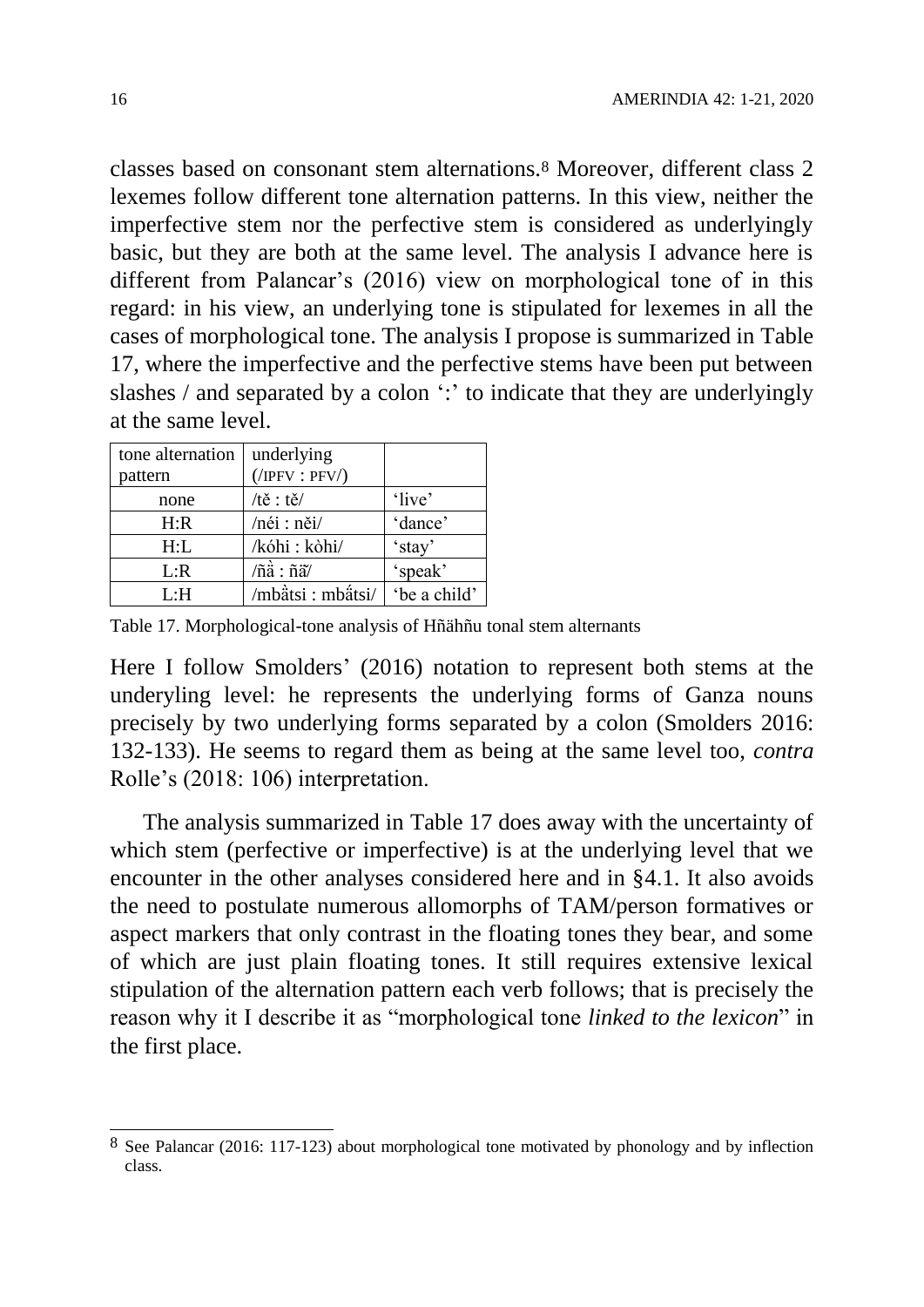Because of the facts listed in the previous paragraph, I consider that the analysis of tonal stem alternations of Hñähñu as morphological tone linked to the lexicon is the optimal model among the four that I have outlined here and in §4.1. In the next section I further discuss the advantages of this last analysis, and I point out a new perspective that the study of tone alternations in Hñähñu can give to the typology of inflectional tone.

## **5. Hñähñu stem alternations and the typology of inflectional tone**

In §4.1 and §4.2 I propose four alternative analyses (and their variations) for the tonal stem alternations of Hñähñu. I have considered that seeing them as morphological tone linked to the lexicon, without assuming one underlying tone for each lexeme, is optimal for a language like Hñähñu. This does not mean that autosegmental models, or models that imply the existence of a specific underlying form are inherently inferior to the analysis I follow here. Numerous examples in Rolle (2018) prove that they are undeniably adequate for describing inflectional tone in many languages. It means simply that they are not optimal for Hñähñu, for the reasons I list in the following paragraph.

On the one hand, all the alternative analyses other than the morphological-tone analysis in §4.1 and §4.2 require the postulation of an underlying form with an underlying tone for each lexeme; underlying stems are assumed even in all the cases of morphological tone Palancar (2016) presents. The problem with proposing one underlying tone for each alternating lexeme in Hñähñu is that verbs in Otomi languages always occur as inflected word-forms, as they lack non-finite verb forms (Palancar 2012b; 2016: 112). Choosing either the tone of the imperfective stem or the perfective stem to be the lexical tone would be arbitrary, to say the least. On the other hand, a model based on paradigmatic distribution of stem alternants makes more sense in a language where tone alternations correlate with two distinct areas in the paradigm: the imperfective TAM categories and the perfective TAM categories. Trying to use an autosegmental model to describe such a system where TAM/person categories are encoded by means of inflectional formatives results in otherwise unjustified allomorphy, which (in the best-case scenario) doubles the number of the different TAM/person formatives speakers must know and master. Tone alternations are clearly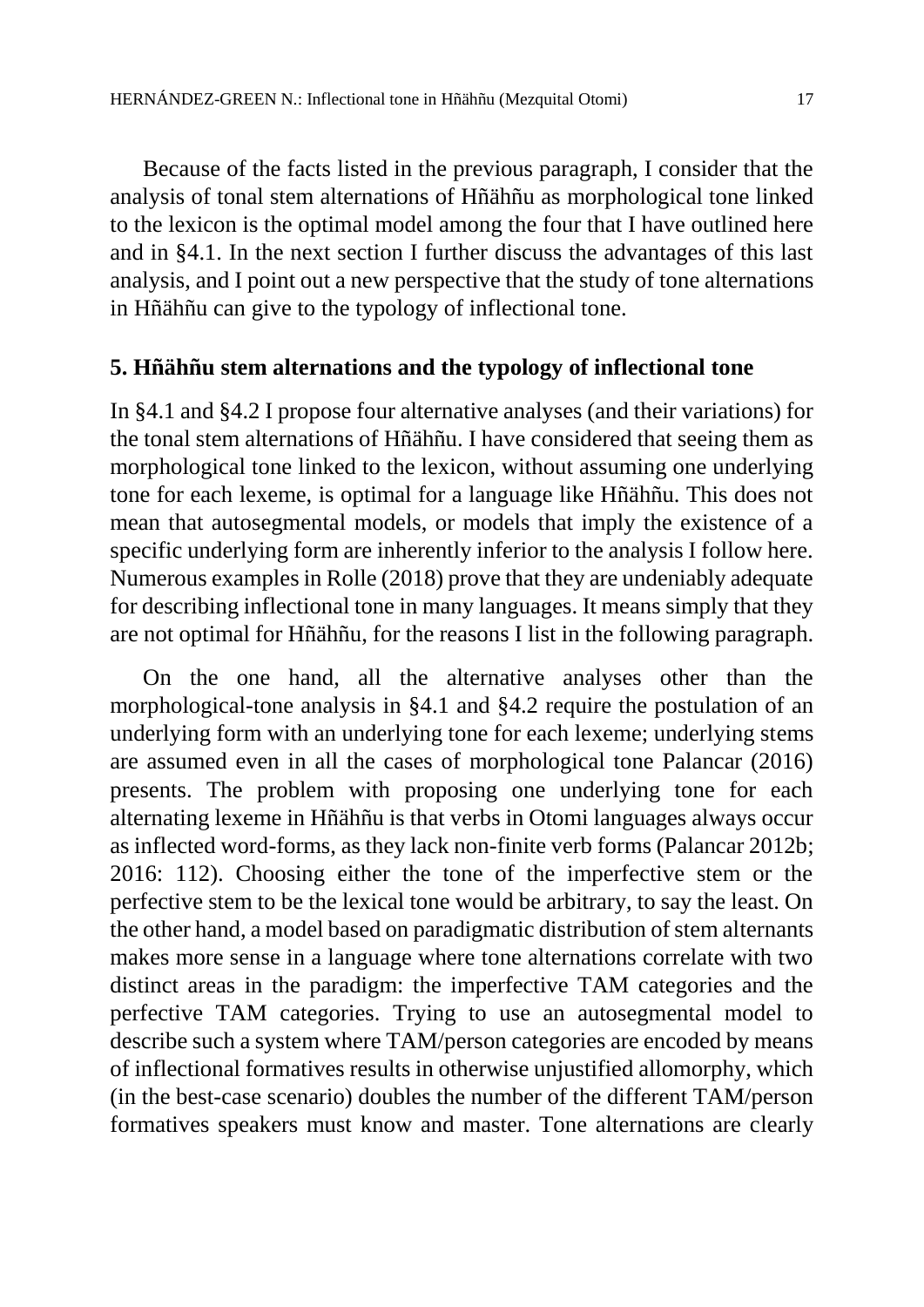linked to specific areas of the paradigm, and not to specific TAM/person formatives.

For both Palancar (2016) and Rolle (2018), the indeterminacy of the lexical or underlying stem occurs in inflection systems with "great degree of tonal allomorphy in the realization of morphosyntactic values" (Palancar 2016: 128), or where tone alternations have a rather morphomic distribution, namely tonal classes (Palancar 2016: 128-134) and paradigmatic grammatical tone (Rolle 2018: 109); in contrast, in the rest of the types they describe, including morphological tone, they assume an underlying stem tone for each lexeme, on which further morphological processes operate. Tone alternations in Hñähñu present a different picture, one that lies outside both typologies: these alternations have a clear morphosyntactic distribution (imperfective *vs* perfective), they are lexically-stipulated, and yet no underlying stem can be assumed for tone-alternating lexemes without doing it arbitrarily. Both authors seem to have good reasons for assuming underlying stems in their examples; in some cases, there is no doubt about the underlying status they attribute to stems. Hñähñu verb stems are not among such cases, as we have no justification for assuming either the imperfective or the perfective stem as the underlying one; construct tunes in Ganza nouns, as presented by Smolders (2016), seem to be a similar case. Moreover, even if further research demonstrated that every tone-alternating lexeme in Hñähñu does indeed have an underlying tone, the question would remain open as to whether in can be demonstrated that lexemes of all languages with similar inflection systems have one as well.

In this light, I propose that the parameter *underlying-stem (in)determinacy* be added to the relevant parameters in the typology of inflectional tone. With this new parameter in place, inflection system types based on paradigm distribution of tone alternants would vary in terms of whether an underlying stem tone can be assumed for lexemes; underlyingstem (in)determinacy may even be found to vary across the lexicon in certain inflection systems, in which case an underlying stem tone may be assumed only for some lexemes. It is possible that this parameter would only apply to morphological tone (Palancar 2016) and construct tunes (Rolle, 2018); autosegmental accounts are very unlikely to require it, as they rely heavily on underlying representations. Palancar's (2016) tonal classes and Rolle's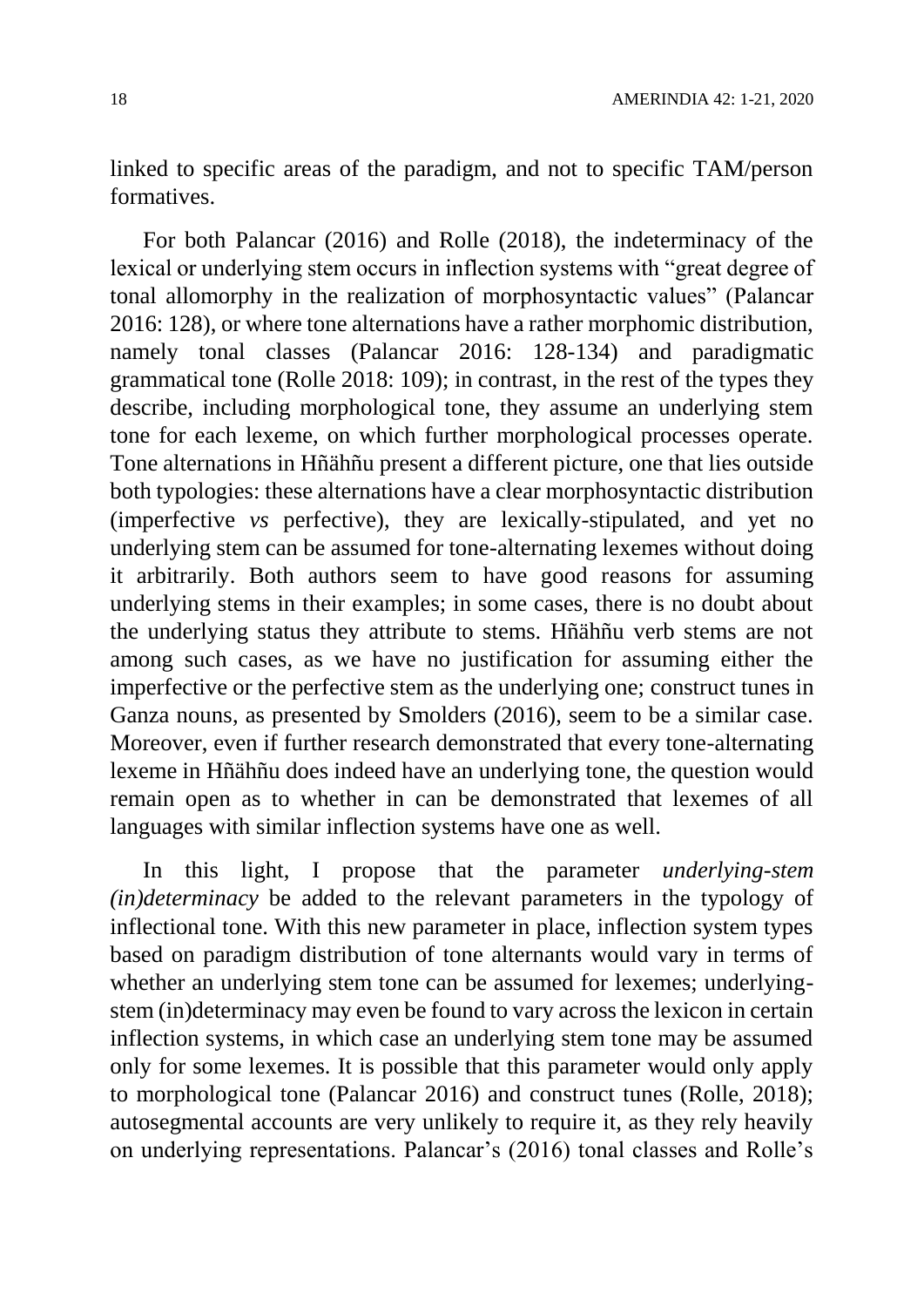(2018) paradigmatic grammatical tone may not require it at all either, given the morphomic nature of such inflectional systems. Whether this new parameter results to be relevant in a wider, cross-linguistic perspective remains an open question for the time being.

## **6. Conclusions**

Verbs in Hñähñu can be classified into inflection classes according to the formation of stem alternants and their distribution across the paradigm. The formation of stem alternants is generally morpho-lexical, with no synchronic motivations at the phonological, syntactic, or semantic levels; it includes consonant and tone alternations. The classification of Hñähñu verbs according to tonal stem alternants is orthogonal to those that are based on consonant stem alternants. Tonal stem alternants can be characterized as morpho-lexical, because whether they occur (class 2) or not (class 1) is lexically specified. Although this type of stem alternants is found almost exclusively in intransitive verbs, not all intransitives necessarily have them. Tone alternations are distributed in the verb paradigm of tone-alternating lexemes according to aspect: a stem with one tone occurs in imperfective TAM categories, while a stem with a different tone occurs in perfective TAM categories. The tone (H, L, R) on either the imperfective or the perfective stem is subject to four different, lexically-stipulated tone alternation patterns.

Hñähñu stem alternants seem to be a case of morphological tone linked to the lexicon (Palancar 2016) where an underlying stem tone cannot be assumed for lexemes. This suggests that the typologies outlined by Palancar (2016) and by Rolle (2018) may be lacking a parameter that considers whether underlying stems can be assumed in the inflection systems being described. For this reason, I propose the inclusion of a parameter I call underlying-stem (in)determinacy in the typology of inflectional tone.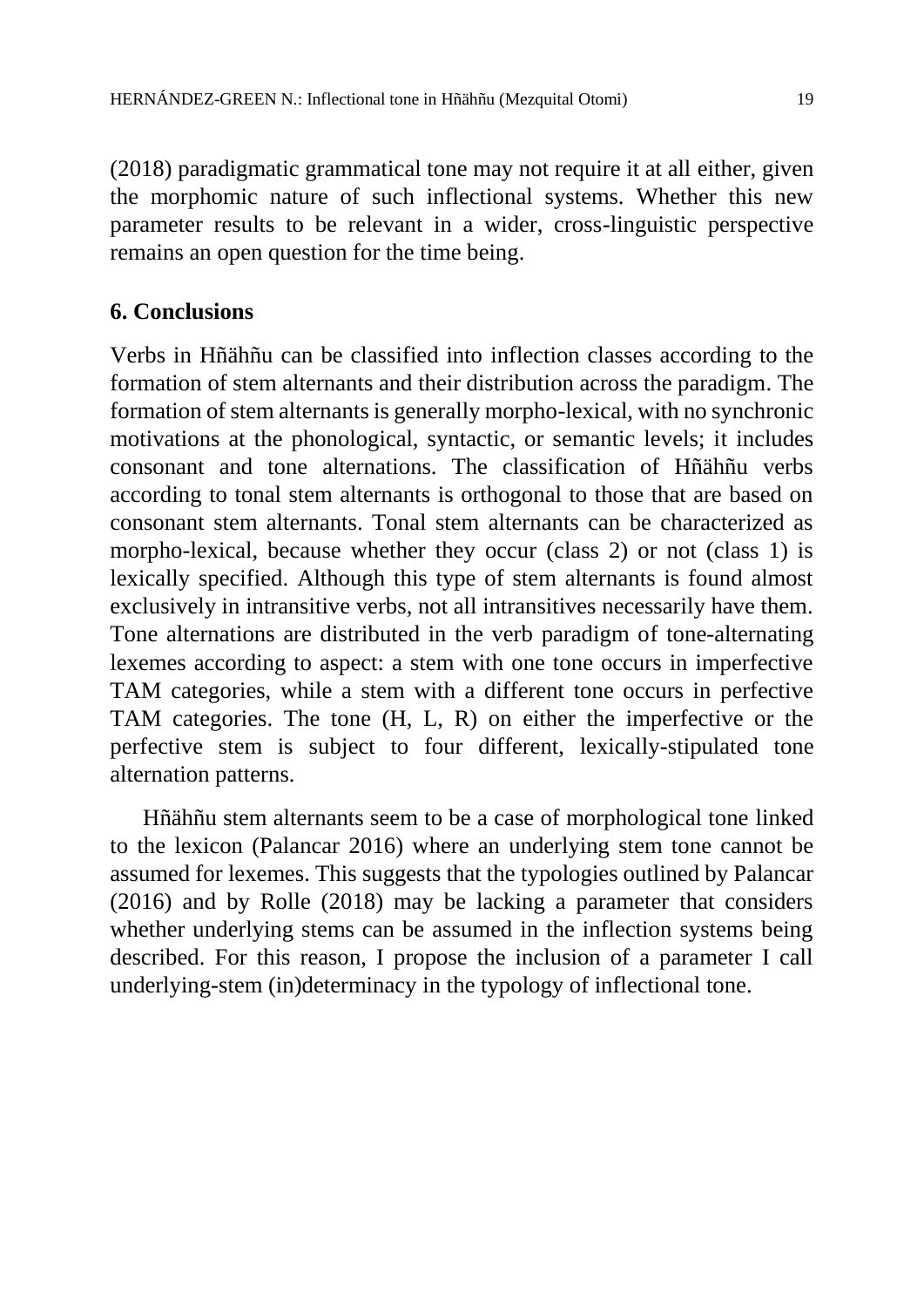#### **References**

- Anthony, Laurence. 2018. AntConc. *3.5.7*. Tokyo, Japan: Waseda University.
- Aronoff, Mark. 1994. *Morphology by Itself. Stems and Inflectional Classes.* Cambridge MA: The MIT Press.
- Arroyo, Victor Manuel & Wallis, Ethel E. 1955. *Elementos de gramática otomí.* Mexico City: Instituto Lingüístico de Verano.
- Bartholomew, Doris A. 2010. Notas sobre la gramática del Hñähñu (otomí). *Diccionario del hñähñu (otomí) del Valle del Mezquital, estado de Hidalgo,* L. Hernández, M. Victoria, & D. Sinclair*.* Mexico City: Instituto Lingüístico de Verano.
- Blevins, James P. 2016. *Word and Paradigm Morphology.* Nueva York: Oxford University Press.
- Cárceres, Pedro de. 1907[ca. 1580]. Arte de la Lengua Othomi. *Boletín del Instituto Biliográfico Mexicano* 6: 38-155.
- Hernández Cruz, Luis, Victoria Torquemada, Moisés & Sinclair Crawford, Donald. 2010. *Diccionario del hñähñu (otomí) del Valle del Mezquital.* Mexico City: Instituto Lingüístico de Verano.
- Hernández-Green, Néstor. 2016. Alineamiento semántico y lexicalización en el sistema de marcación de sujeto en otomí-mazahua. *Signos Lingüísticos* XII(24): 36-67.
- Hernández-Green, Néstor. 2018. El sistema aspectual del otomí de Acazulco. *Cuadernos de Lingüística de El Colegio de México* 5(2): 279-333.
- Hernández-Green, Néstor. 2019. Inflectional verb classes in Acazulco Otomi. *Amerindia* 41: 273-322.
- INALI. 2014. *Njaua nt'ot'i ra hñähñu. Norma de escritura de la lengua hñähñu (otomí).* Mexico City: Instituto Nacional de Lenguas Indígenas.
- Lastra, Yolanda. 1997. *El otomí de Ixtenco.* Mexico City: Instituto de Investigaciones Antropológicas-UNAM.
- Lausberg, Hedda & Sloetjes, Han. 2009. Coding gestural behavior with the NEUROGES-ELAN system. *Behavior Research Methods, Instruments, & Computers* 41(3): 841-849.
- Matthews, Peter H. 1991. *Morphology* (2 ed.). New York: Cambridge University Press.